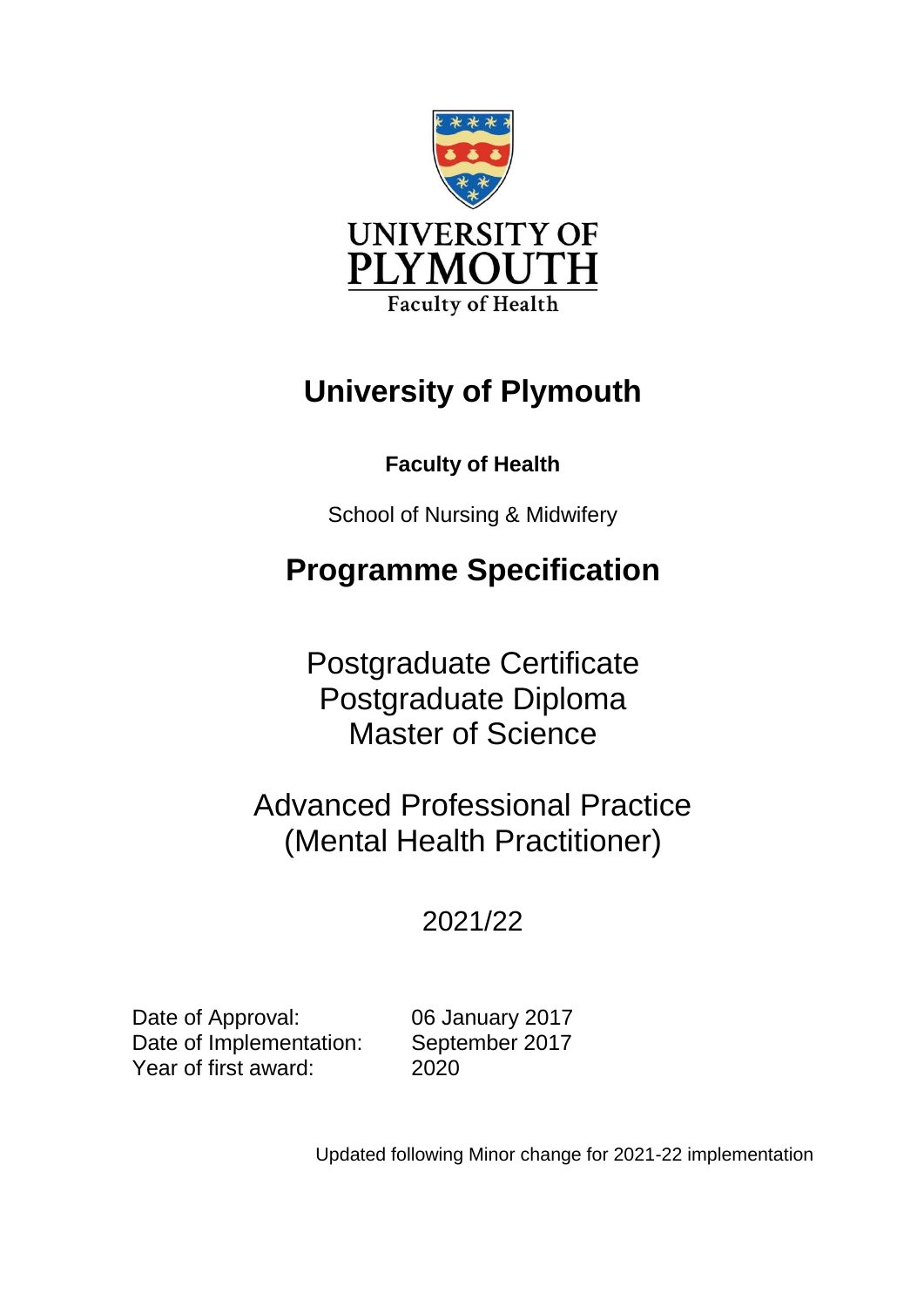2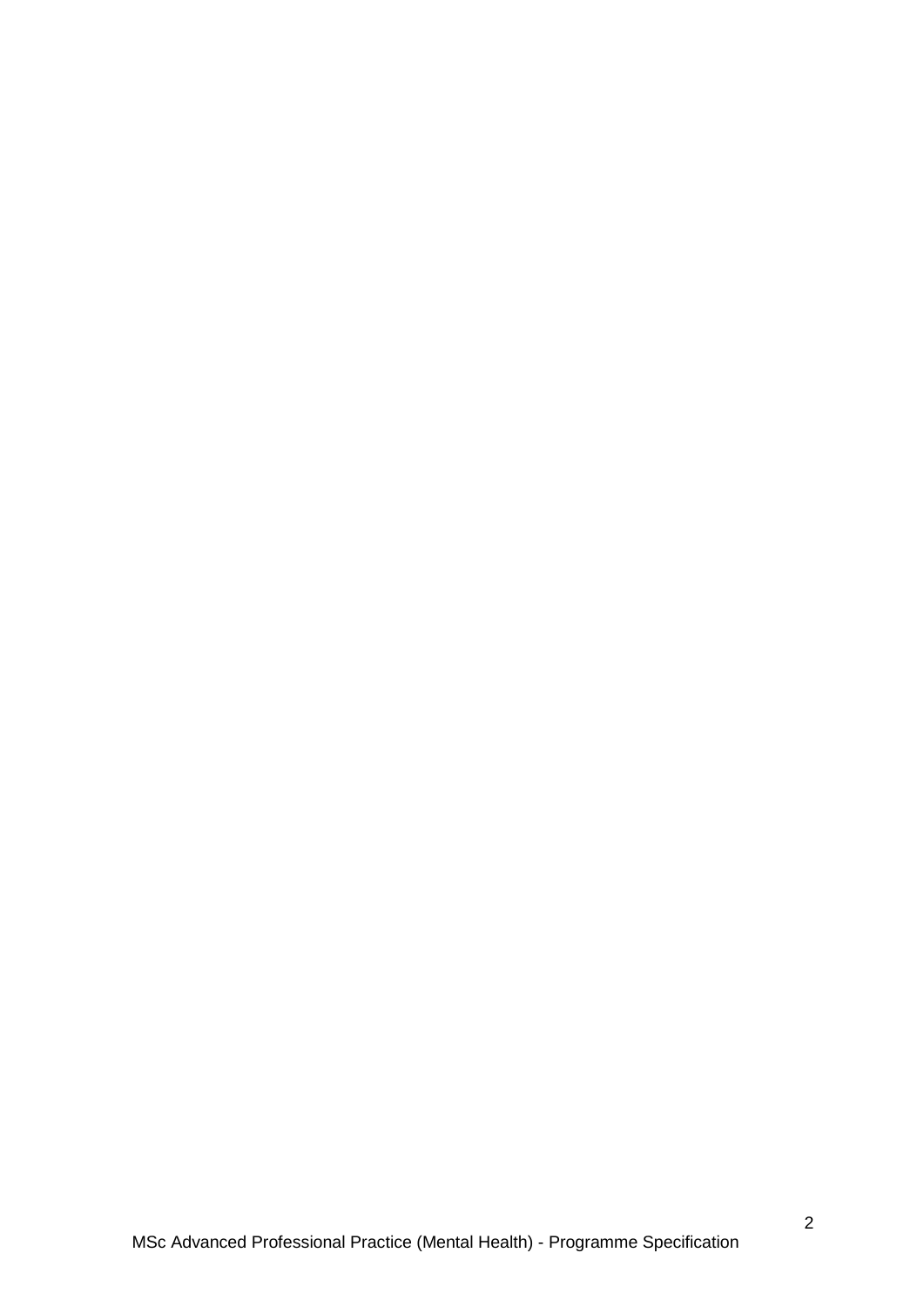#### **Contents**

| 1.  | MSc Advanced Professional Practice (Mental Health Practitioner)  | 5. |
|-----|------------------------------------------------------------------|----|
| 2.  | <b>Awarding Institution</b>                                      | 5  |
| 3.  | <b>Accrediting Body</b>                                          | 5  |
| 4.  | Distinctive Features of the Programme and the Student Experience | 5  |
| 5.  | Relevant QAA Subject Benchmark Group(s)                          | 6  |
| 6.  | <b>Programme Structure</b>                                       | 7  |
| 7.  | <b>Programme Aims</b>                                            | 10 |
| 8.  | <b>Programme Learning Outcomes</b>                               | 11 |
| 9.  | Admissions Criteria, including APCL, APEL and DS arrangements    | 14 |
| 10. | Progression Criteria for Final and Intermediate Awards           | 15 |
| 11. | <b>Exceptions to Regulations</b>                                 | 15 |
|     | 12. Transitional Arrangements                                    | 16 |
| 13. | <b>Mapping and Appendices</b>                                    | 16 |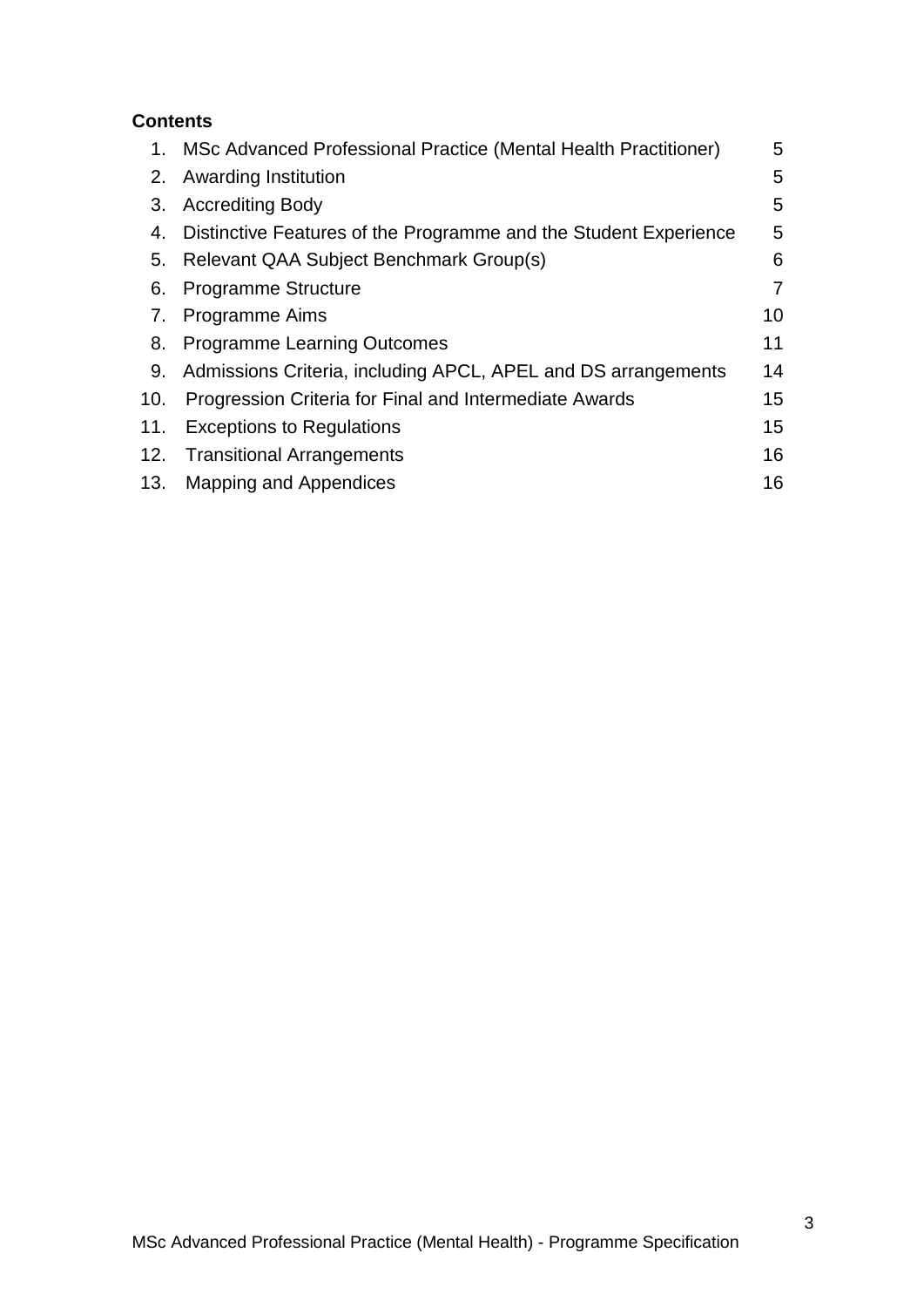4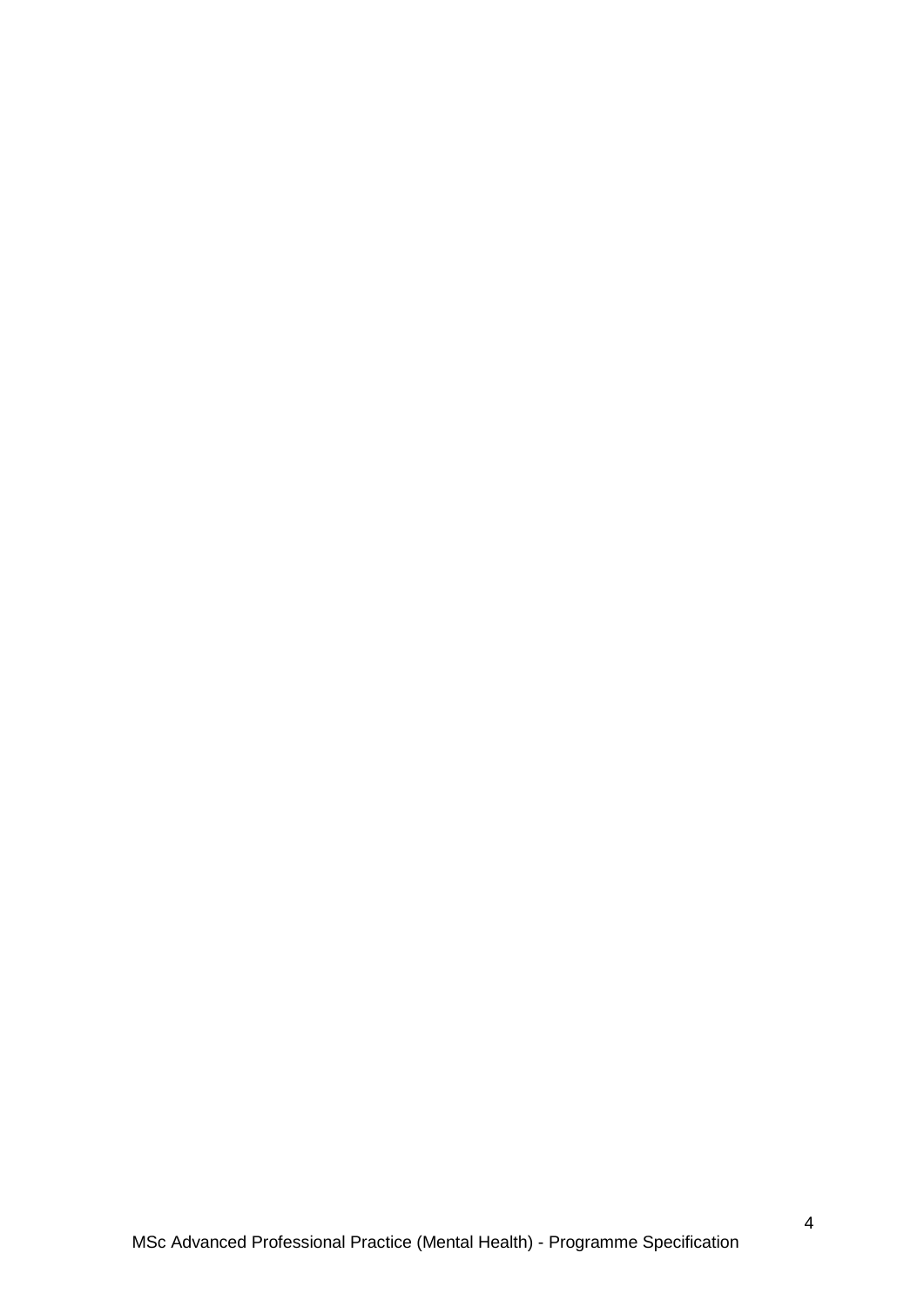#### **1. MSc Advanced Professional Practice (Mental Health Practitioner)**

#### **Final award title**

MSc Advanced Professional Practice (Mental Health Practitioner)

#### **Level 7 Intermediate award title(s)**

Postgraduate Diploma (PgDip) Advanced Professional Practice (Mental Health Practitioner)

#### **Level 7 Intermediate award title(s)**

Post Graduate Certificate (PgCert) Advanced Professional Practice (Mental Health Practitioner)

#### **Level 7 Intermediate award title(s) Level 7 Intermediate award title(s)**  *(Exit Award only for students who fail the first core module)* Post Graduate Certificate (PgCert) Advanced Professional Development

|    | <b>UCAS code</b><br><b>JACS code</b> | N/A<br>B700; B760      |
|----|--------------------------------------|------------------------|
| 2. | <b>Awarding Institution:</b>         | University of Plymouth |
|    | Teaching institution(s):             | University of Plymouth |
| 3. | <b>Accrediting body(ies)</b>         | Not Applicable         |

#### **4. Distinctive Features of the Programme and the Student Experience**

#### **4.1 Distinctive Features of the Programme**

Through the contemporary focus of the programme, as the students advance their knowledge and skills they will be well positioned to develop and improve practice in terms of efficiency, effectiveness and quality. This will lead to improved ways of working with a resultant impact on patient care ensuring a culture that fosters research-informed excellence, enhanced competency, advanced decision making and sustainability for future workforce development needs.

The programme has been adapted to reflect service, political and professional changes whilst maintaining a clear focus on the University's strategy of ensuring a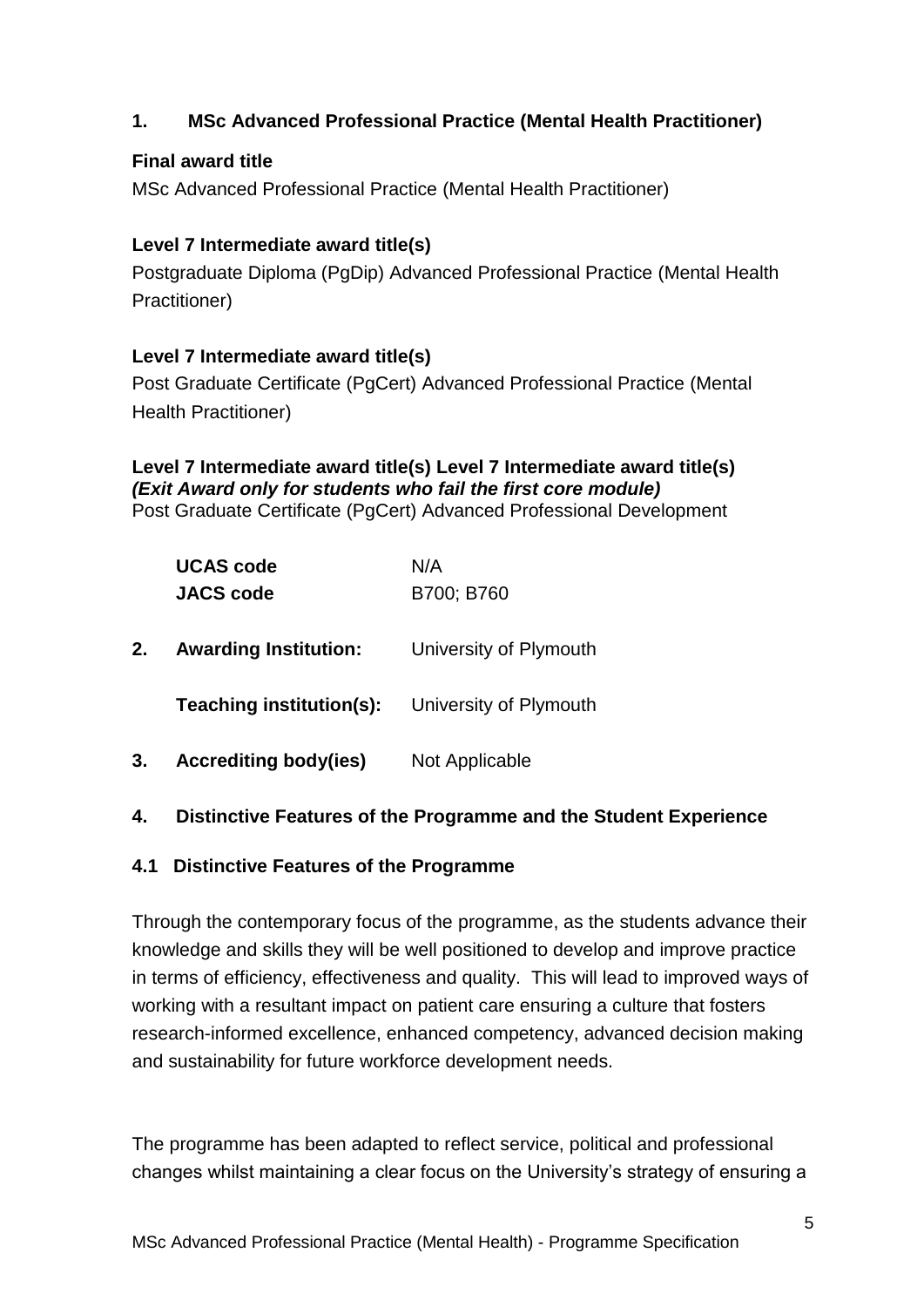quality student experience. Research-informed teaching will support the programme, which has a sound contemporary evidence base and utilises the range of skills and experience available within the programme team.

The programme development team, students, clinical representatives and academics, have been conscious of the need to enhance the student experience and promote academic excellence whilst ensuring that the programme meets contemporary service needs.

## **The Mental Health Practitioner programme offers;**

- 1. a student-centred approach to the programme structure providing flexibility in the choice of the award
- 2. a contemporary and dynamic programme responsive to the changing health and social care environment; including telehealth and sustainability
- 3. research informed teaching embedded throughout curriculum; a team with extensive experience in the delivery of Masters level modules and a diverse range of health and social care experience delivers the programme
- 4. the opportunity to develop clinical skills in contemporary, evidence based mental health assessment, formulation and interventions
- 5. the opportunity to engage in reflective practice to support person centred and recovery orientated ways of working.
- 6. study in an inter-professional setting with inter-professional core and optional modules

## **5. Relevant QAA Subject Benchmark Group(s)**

The programme is informed by the Quality Assurance Agency (QAA) Master's Degree Characteristics Framework for higher education qualifications in England, Wales and Northern Ireland (2010)

[http://www.qaa.ac.uk/en/Publications/Documents/Masters-degree](http://www.qaa.ac.uk/en/Publications/Documents/Masters-degree-characteristics.pdf)[characteristics.pdf](http://www.qaa.ac.uk/en/Publications/Documents/Masters-degree-characteristics.pdf) SEEC Level Descriptors (2010).

[www.seec.org.uk/academic-credit/seec-credit-level-descriptors-2010](http://www.seec.org.uk/academic-credit/seec-credit-level-descriptors-2010)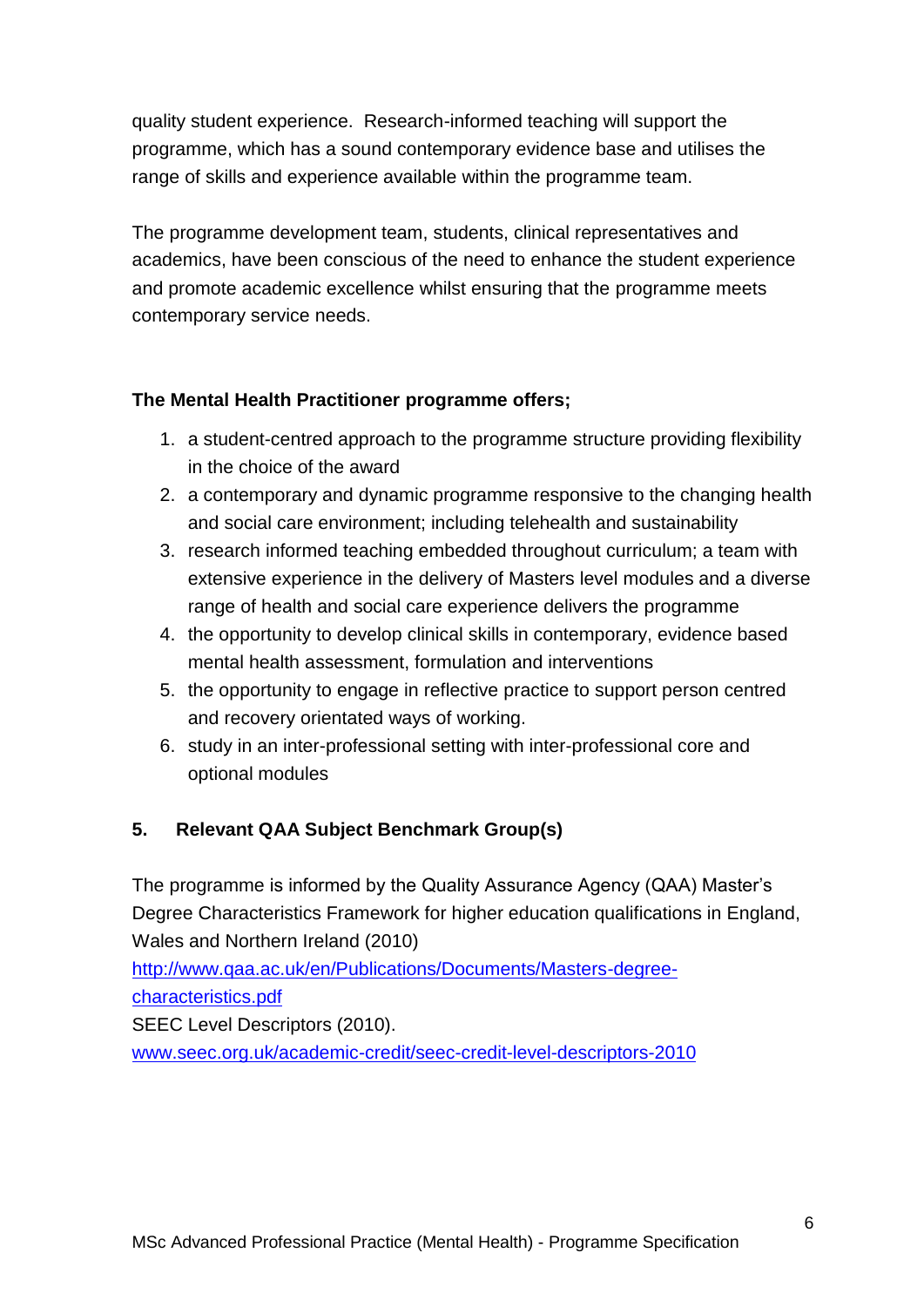#### **6. Programme Structure**

The MSc Advanced Professional Practice (Mental Health Practitioner) is a parttime clinically focussed programme designed to develop enhanced mental health assessment and intervention skills for nurses and other healthcare professionals to effectively support people experiencing mental health issues in their recovery journey.

The curriculum is designed to allow flexibility for practitioners to undertake modules from a broad range on offer at the university based on their area of interest and enables practitioners to develop a range of clinical skills. The mental health specific modules require participants to develop and ultimately demonstrate evidence based skills, which are designed to develop their clinical practice. Participants will develop their skills and knowledge in relation to assessment, clinical reasoning and formulation, decision-making, and initiation or delivery of appropriate timely evidence-based care for patients in their clinical setting.

The programme will offer exit awards of Postgraduate Certificate, Post Graduate Diploma or Master's Degree in Advanced Professional Practice (Mental Health Practitioner)

The postgraduate certificate will comprise 60 credits, postgraduate diploma 120 credits and the MSc 180 Credits.

The programme will include core modules as outlined in Box 1: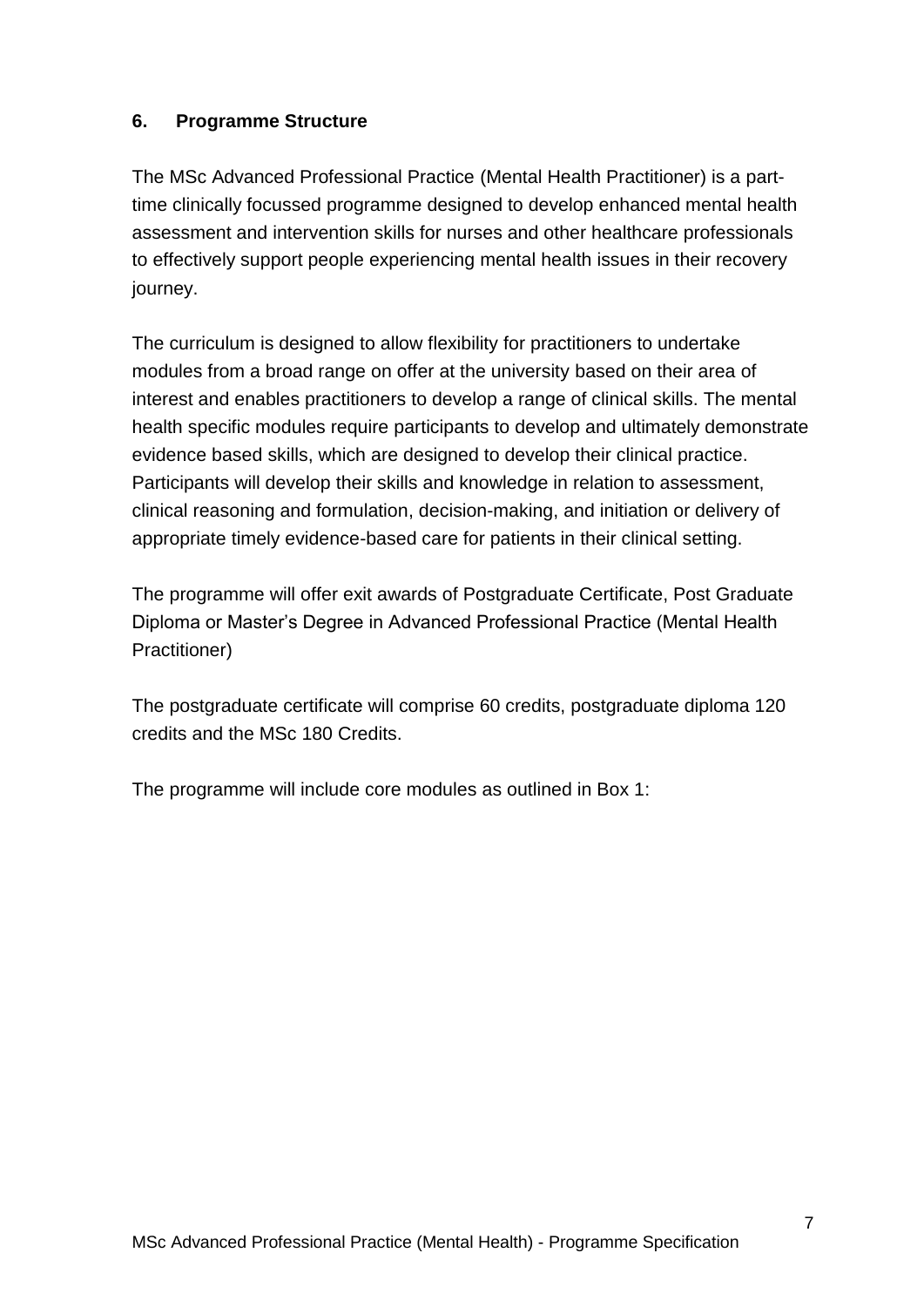| <b>Programme Structure:</b><br>PGCert/PGDip/MSc Advanced Professional Practice (Mental Health<br><b>Practitioner)</b> |                                                                                            |                                                                                                   |                                            |  |  |
|-----------------------------------------------------------------------------------------------------------------------|--------------------------------------------------------------------------------------------|---------------------------------------------------------------------------------------------------|--------------------------------------------|--|--|
| <b>Core Module</b>                                                                                                    | <b>Core Module</b>                                                                         | <b>Core Module</b>                                                                                | <b>Post Graduate</b><br><b>Certificate</b> |  |  |
| <b>APP701</b><br>Advancing<br>Practice in<br>Context<br>20 Credits                                                    | <b>APP765</b><br>Advanced<br>Psychosocial<br>Assessment and<br>Formulation**<br>20 Credits | <b>APP758</b><br>Advanced<br>Concepts in<br>Research:<br>methodology<br>and methods<br>20 Credits | <b>60 Credits</b>                          |  |  |
| Optional<br>Module                                                                                                    | <b>Programme</b><br><b>Specific</b><br>module choice<br>See Box 2                          | Optional<br>Module                                                                                | <b>Post Graduate</b><br><b>Diploma</b>     |  |  |
| 20 Credits                                                                                                            | 20 Credits                                                                                 | 20 Credits                                                                                        | <b>120 Credits</b>                         |  |  |
| Optional<br><b>Core Module</b>                                                                                        |                                                                                            |                                                                                                   | <b>Masters</b>                             |  |  |
| Module                                                                                                                | <b>SPP702</b><br><b>Substantive Professional Project</b>                                   | <b>180 Credits</b>                                                                                |                                            |  |  |
| 20 Credits<br><b>40 Credits</b>                                                                                       |                                                                                            |                                                                                                   |                                            |  |  |

Note: \*\*The student must also pass the Advanced Psychosocial Assessment and Formulation Module before progressing to year two.

Part Time study (example of a 3 year route)

| Year | Modules (and Credits)            | Semester 1 | Semester 2 |
|------|----------------------------------|------------|------------|
|      | <b>APP701 Advancing Practice</b> |            |            |
|      | in Context (20)                  |            |            |
|      | <b>APP765 Advanced</b>           |            |            |
|      | <b>Psychosocial Assessment</b>   |            |            |
|      | and Formulation(20)              |            |            |
|      | <b>APP758</b> Advanced concepts  |            |            |
|      | in research: methodology and     |            |            |
|      | methods<br>20                    |            |            |
| 2    | Optional Module (20)             |            |            |
|      | Programme Specific Module        |            |            |
|      | 20                               |            |            |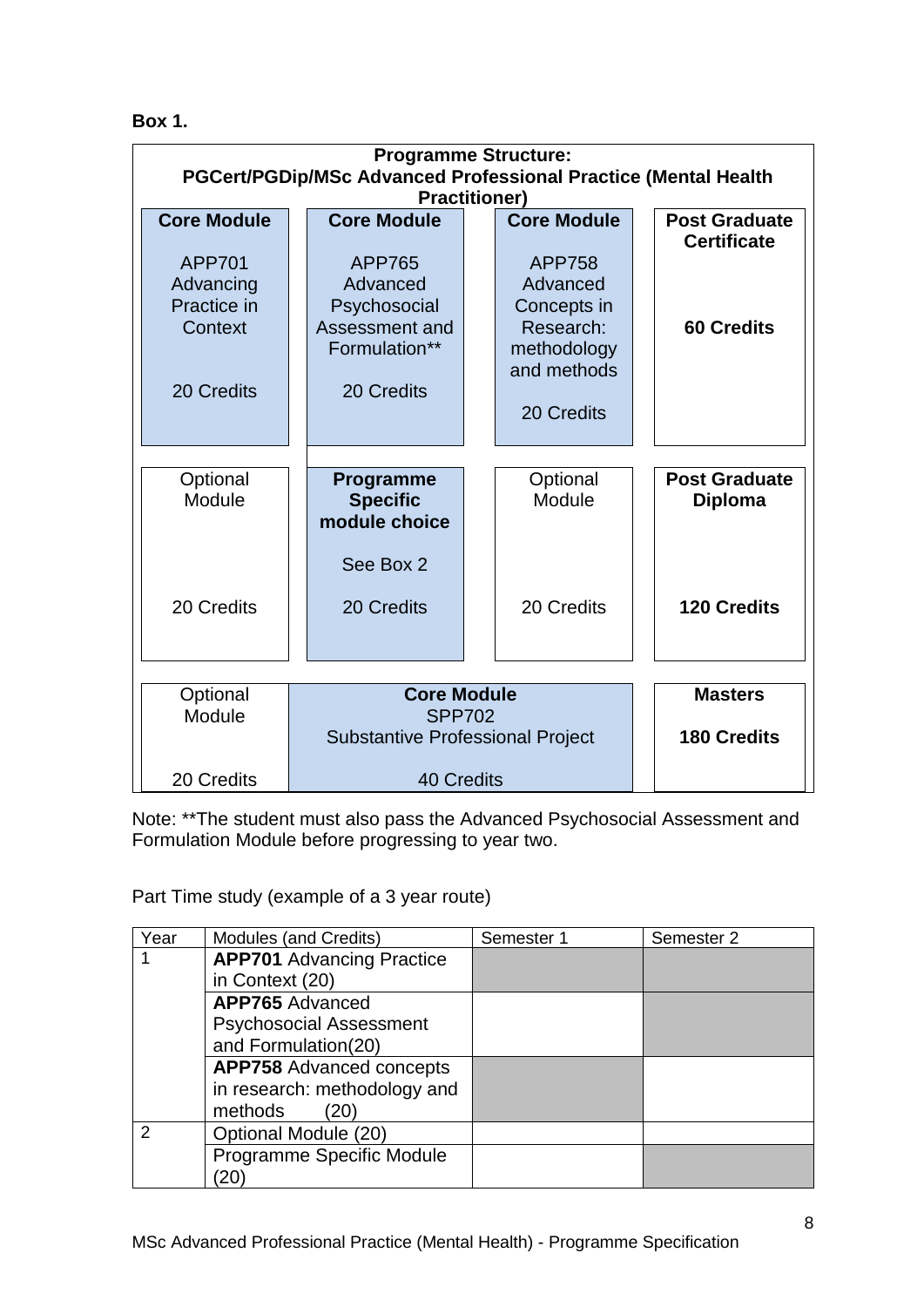| Optional Module (20)      |  |
|---------------------------|--|
| Optional Module (20)      |  |
| <b>SPP702 Substantive</b> |  |
| Professional Project (40) |  |

Students will discuss their choice of modules with their programme lead and personal tutor to ensure that their selection is appropriate for their chosen award title. Students will also discuss their proposed timeline with their programme lead and personal tutor and this will be reviewed at regular points in line with the personal tutor guide. Students will be advised that optional modules are subject to minimum numbers and are advised to check with the Professional Development Unit to confirm that the module will be running two months prior to the proposed delivery dates.

# **Programme Specific Module Choice**

**Box 2**

| APP707 | CBT interventions for mental health professionals<br>(psychosis)       |  |
|--------|------------------------------------------------------------------------|--|
| APP709 | Working with People with a Diagnosis of Personality<br><b>Disorder</b> |  |
| APP744 | Substance misuse and dual diagnosis                                    |  |

**Optional Module Choice –** Can be a further Mental Health Specific module or any module that is relevant to the student's clinical area form the comprehensive list of available modules on the University of Plymouth website.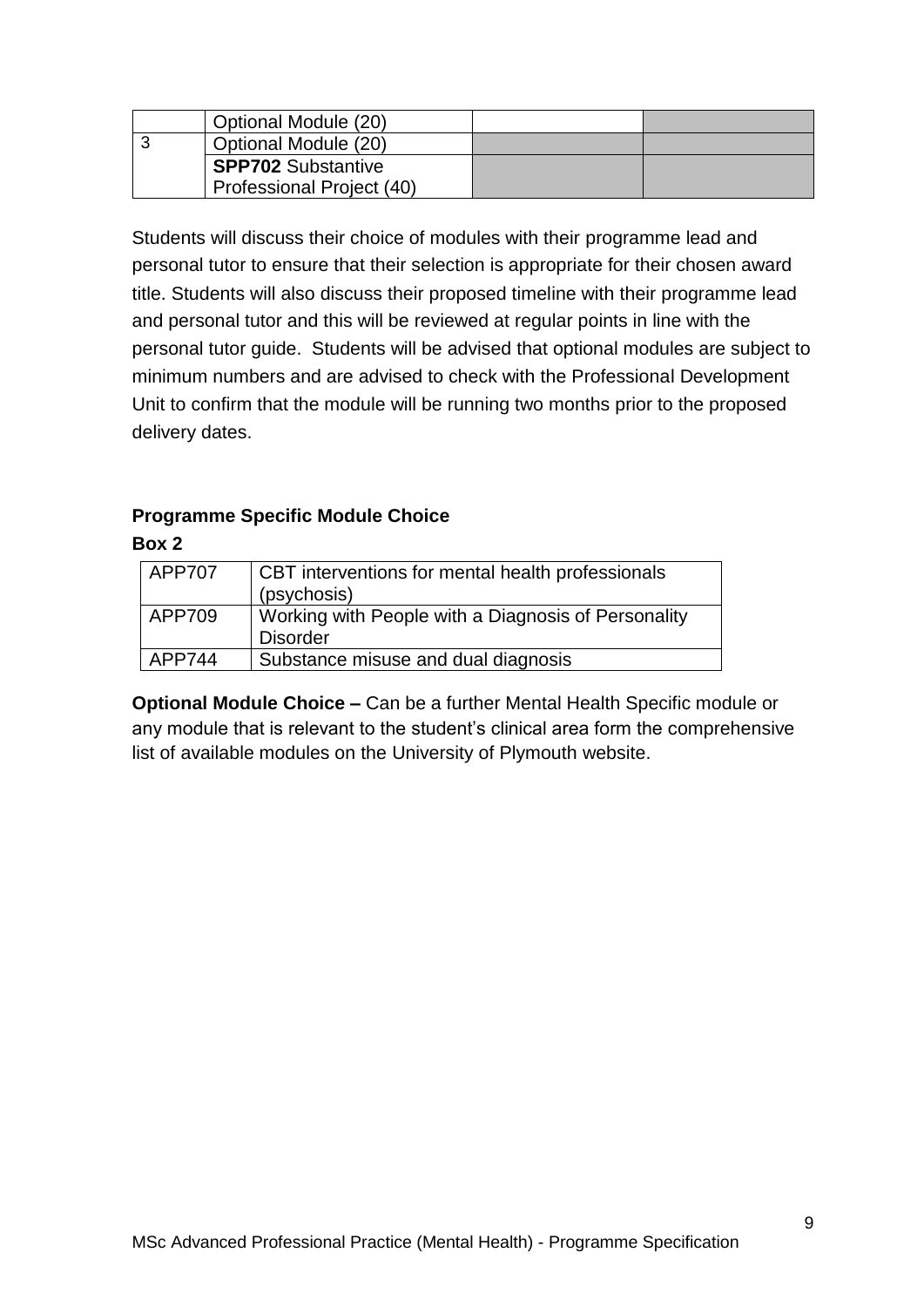#### **7. Programme Aims**

The aim of the programme is to equip health professionals to advance knowledge and skills by:

- 1. gaining a deeper understanding of the advanced clinical practice role and how this level of practice is used to enhance the patient journey whilst ensuring that the right care is delivered by the right clinician at the right time
- 2. developing a critical understanding of the contemporary issues that impact on service delivery and how the advancing level of practice influences the provision of high quality, patient centred care.
- 3. developing a contemporary approach to health and social care through advancing and utilising knowledge and skills in professional practice.
- 4. ensuring professional practice is underpinned by a focus on excellence and sustainability by developing a critical, analytical and creative approach.
- 5. critically reviewing trends in theory, practice and management relating to practice;
- 6. equipping individuals for lead roles in management, clinical practice and/or education.
- 7. promoting an understanding of the philosophy and procedures involved in research and use of evidence.
- 8. designing and undertaking research that will enhance and develop patient care and/or service provision.
- 9. equipng participants with a range of evidence based approaches to assessment, formulation and specific mental health interventions for people experiencing a variety of mental health problems;
- 10.enhancing the skills and confidence of practitioners working with people who have serious mental health problems to enable recovery.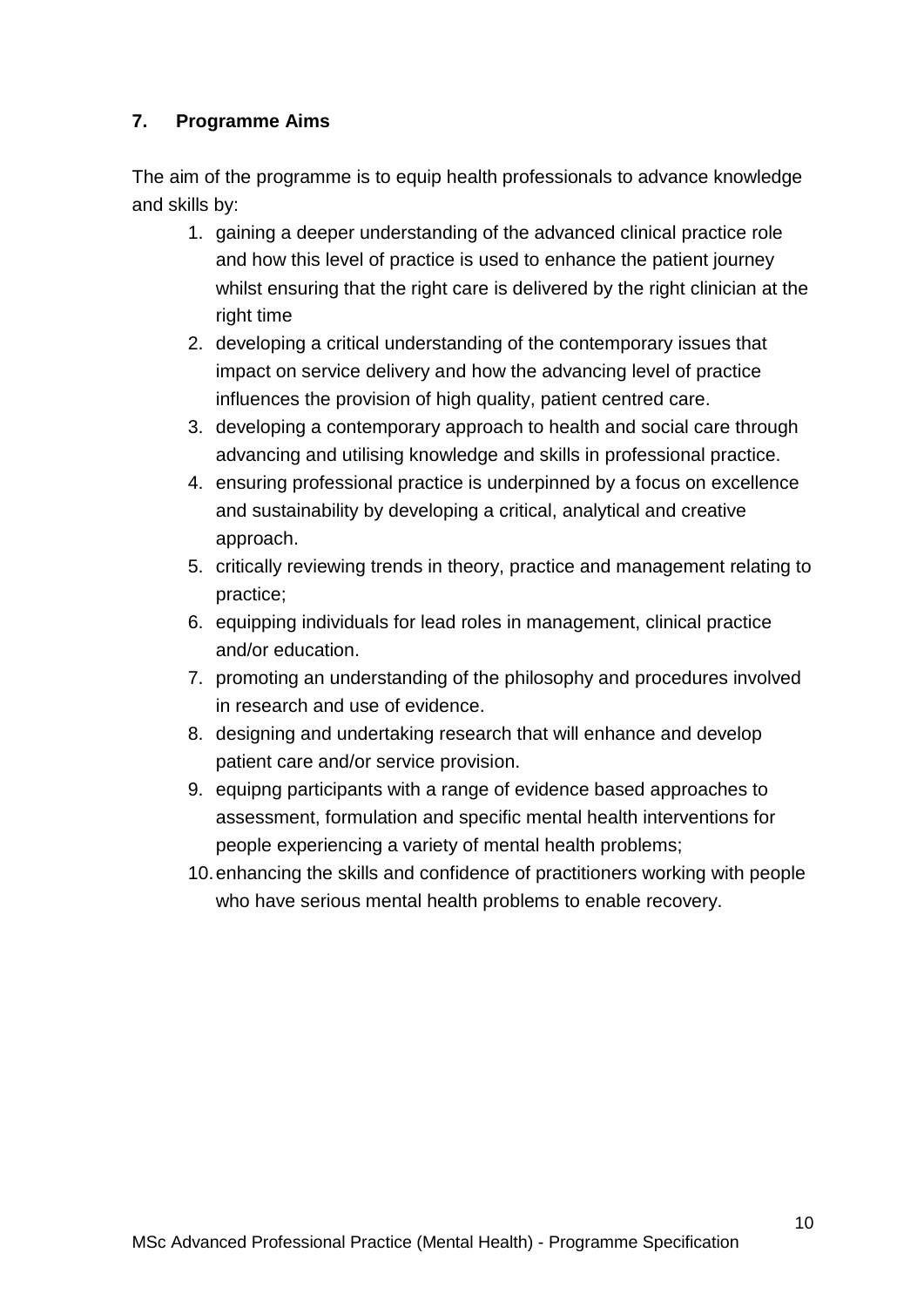#### **8. Programme Intended Learning Outcomes**

Please see Section 13.1 for mapping of Intended Learning Outcomes against modules and level.

#### **8.1. Knowledge and understanding**

On successful completion, graduates should have developed:

- 1. a systematic understanding of knowledge, and a critical awareness of current problems and/or new insights, much of which is at, or informed by, the forefront of their academic discipline, field of study, or area of professional practice.
- 2. a comprehensive understanding of techniques applicable to their own research or advanced scholarship.
- 3. originality in the application of knowledge, together with a practical understanding of how established techniques of research and enquiry are used to create and interpret knowledge in the discipline.
- 4. knowledge gained from advanced study to professional practice
- 5. a deeper understanding of the advanced clinical practice role and how this level of practice is used to enhance the patient journey whilst ensuring that the right care is delivered by the right clinician at the right time
- 6. a developed a deeper understanding of the influences, drivers and polices that inform the level of advanced practice.
- 7. a depth of knowledge and critical understanding mental health disorders and the features of advanced assessment and therapeutic interventions

#### **8.2. Cognitive and intellectual skills**

On successful completion, graduates should have developed the ability to:

- 1. critically analyse policy, research and theoretical literature
- 2. synthesise arguments and results from varying sources including research, policy and theoretical literature
- 3. critically reflect on professional practice and incorporate knowledge to enhance practice
- 4. develop critical arguments around research, policy and theory
- 5. apply knowledge gained from advanced study to professional practice
- 6. develop one's own capabilities relating to, and embed the principles of, the 4 pillars of advanced practice into the clinical arena.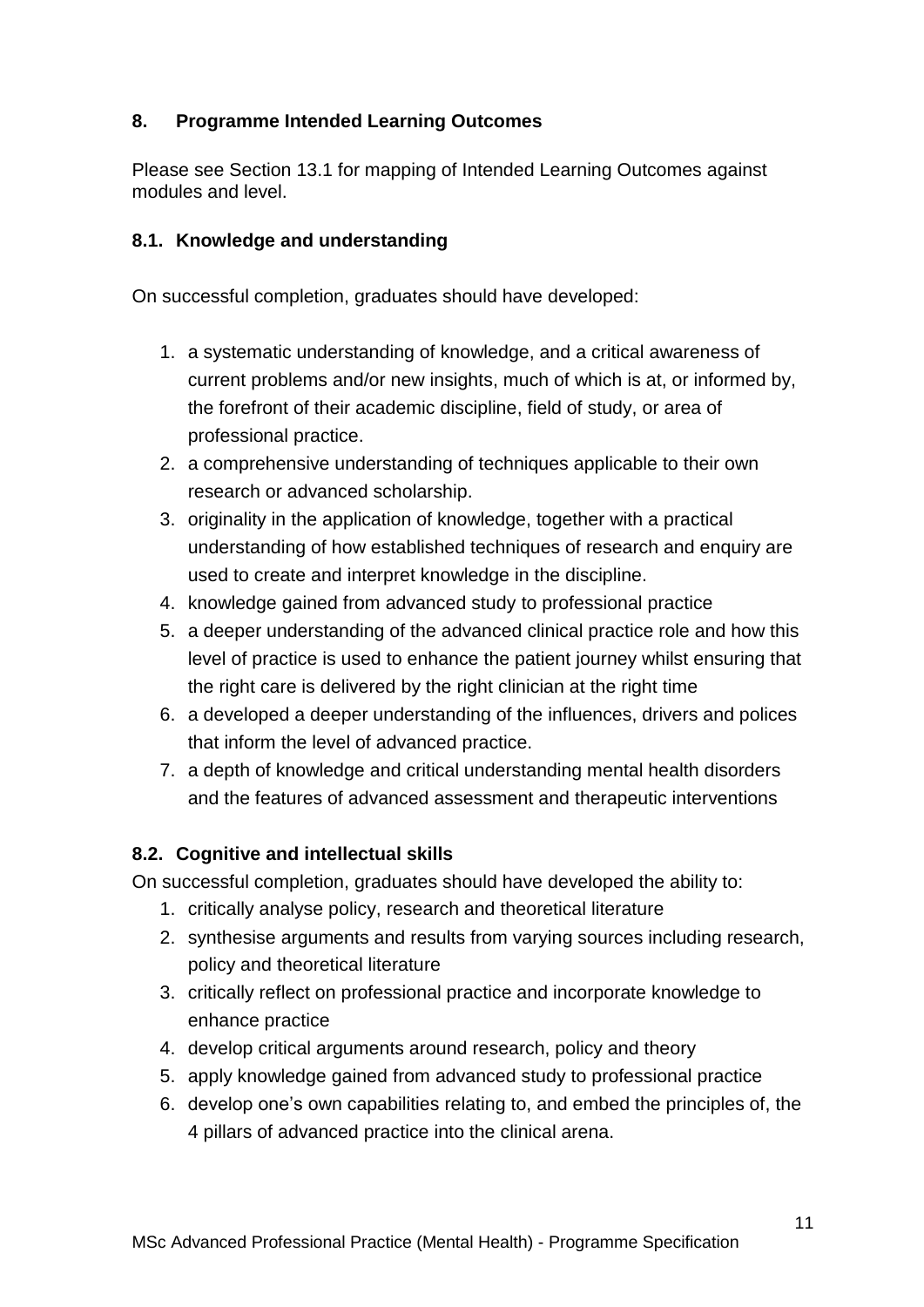- 7. use critical thinking skills relating to the professional, political, legal and ethical demands of working within the context of advanced practice as an autonomous practitioner in an integrated service sector.
- 8. provide an advanced critical analysis of contrasting concepts of mental health and mental illness, diagnostic category systems in mental health and a wide range of biopsychosocial, medical and psychological explanatory models.
- 9. gain critical thinking skills relating to the professional, political, legal and ethical demands of working within the context of advanced practice as an autonomous practitioner in an integrated service sector

#### **8.3. Key and transferable skills**

On successful completion, graduates should have developed the ability to:

- 1. deal with complex issues both systematically and creatively, make sound judgements in the absence of complete data, and communicate their conclusions clearly to specialist and non-specialist audiences
- 2. demonstrate self-direction and originality in tackling and solving problems, and act autonomously in planning and implementing tasks at a professional or equivalent level; non-specialist audiences.
- 3. develop advanced skills in working with people suffering from mental health disorders.
- 4. develop effective and advanced skills in, and analysis of own performance in the assessment, formulation and treatment.

## **8.4. Employment related skills**

On successful completion, graduates should have developed the ability to:

- 1. exercise initiative and personal responsibility
- 2. the skills to for decision-making in complex and unpredictable contexts; and the independent learning ability required for continuing professional development
- 3. demonstrate sound understanding of the importance and relevance of evidenced based practice to the delivery of safe effective patient/client care.
- 4. Evaluate the context of risk and development of quality, patient/client safety and clinical governance agenda critically reflecting upon student's individual development.
- 5. Effectively apply advanced 'common factors' to engage patients, gather information, build effective therapeutic alliances with people with mental health problems, manage the emotional content of sessions and adapt therapeutic approaches to the client's perspective or world view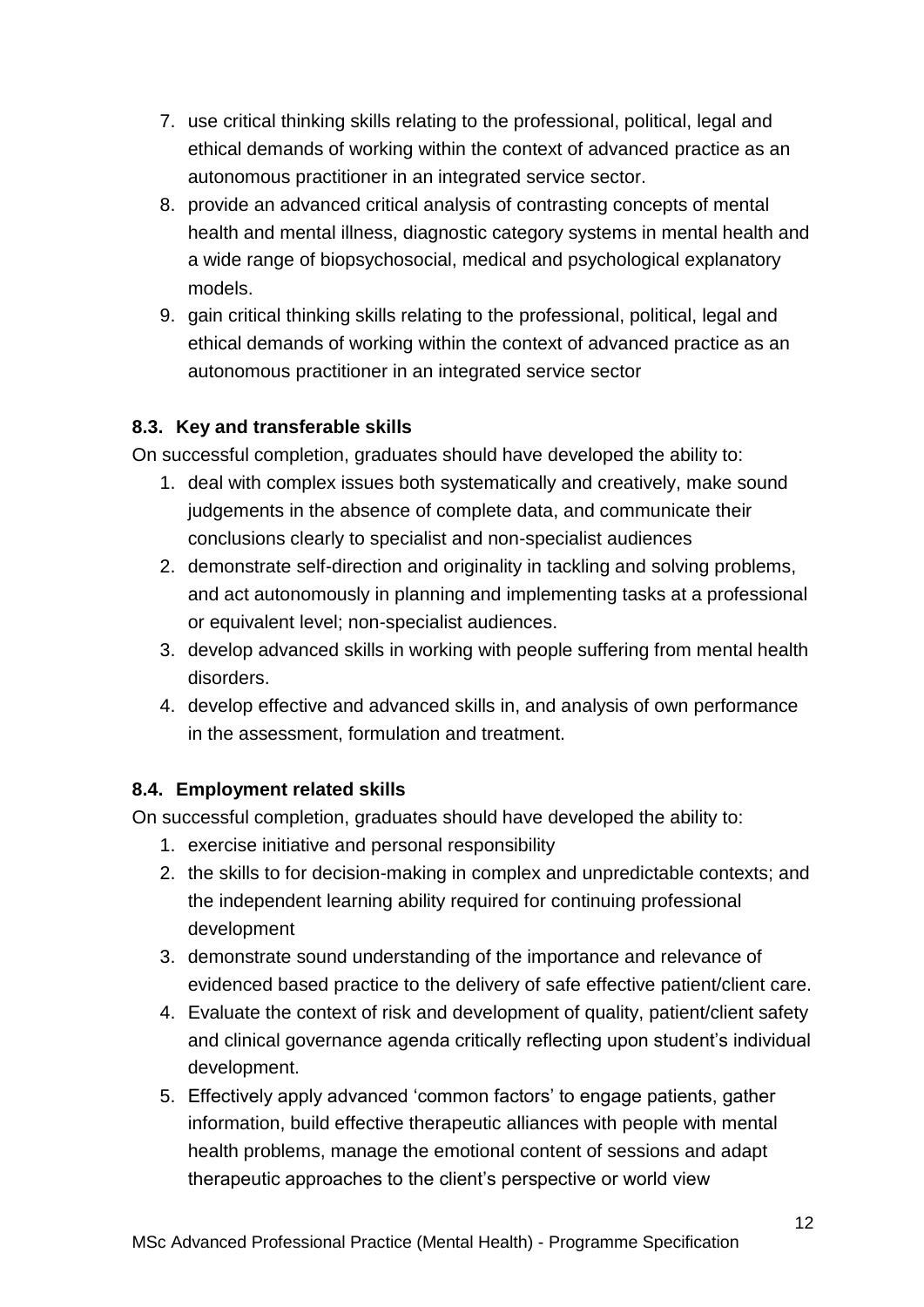6. develop a contemporary evidenced based proposal for research that will inform practice.

#### **8.5. Practical skills**

On successful completion, graduates should have developed the ability to:

- 1. accept responsibility for their own professional practice applying ethical, legal and professional principles.
- 2. facilitate the provision of an environment of care in which the uniqueness of each individual is valued and is a commitment to fair and anti-discriminatory practice.
- 3. proactively adopt appropriate strategies to enhance learning for patients and colleagues.
- 4. propose and develop a researchable question and critically analyse the evidence from the research to fill a practice - theory gap
- 5. undertake self-motivated research, critically appraise and present data
- 6. demonstrate an advanced critical understanding of collaborative and evidence based assessment and treatment options for people with mental health difficulties

#### **Teaching and Learning Strategies and Assessment**

The student will achieve the learning outcomes through teaching and learning strategies, appropriate to the module outcomes. These include a variety of student centred delivery methods such as action learning sets, interactive lectures, group discussion, group and individual tutorials, on-line study tasks, seminars, workshops, self-directed study, and the use of communication and information technologies, for example, narrated PowerPoint presentations, podcasts plus synchronous and asynchronous discussion fora. Where applicable practical skills will be taught in simulated settings and further developed in clinical practice.

A diverse range of assessment methods will be utilised such as written reports, critical literature reviews, research proposals, posters, Objective Structured Clinical Examinations (OSCEs), case studies, critical reflections on practice, essays, professional projects, oral presentations, small group presentations, active participation in group discussions, portfolios, and project outputs.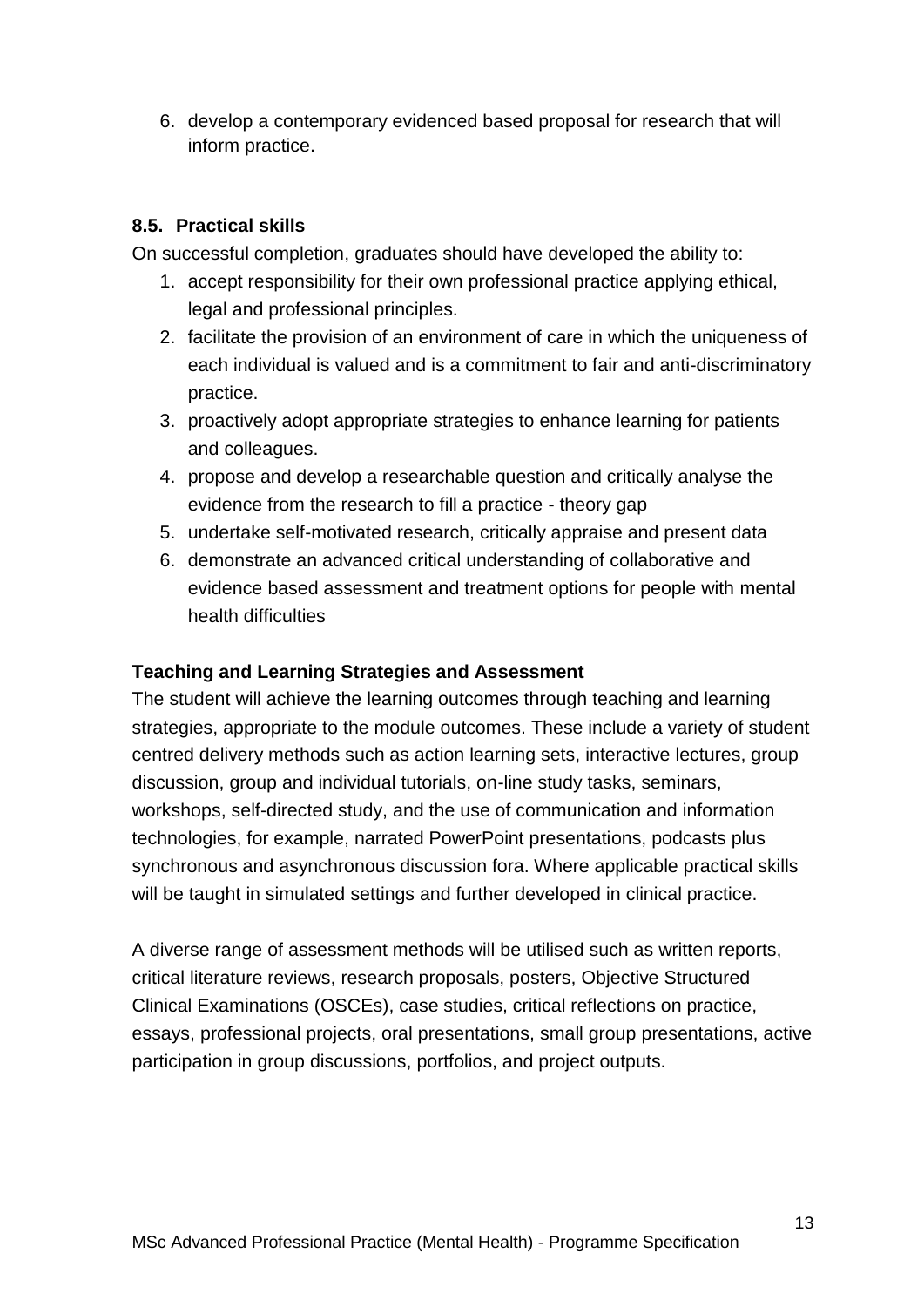#### **9. Admissions Criteria, including APCL, APEL and DS arrangements**

In order to commence this programme, the student must meet the University's entry requirements for study at postgraduate level. Applicants will normally have a first degree, BSc (Hons) at 2.2 or above; or European first cycle equivalent plus a professional qualification in health or social care. Those individuals without a degree but with appropriate practice-related experience relevant to the programme or to any of the pathways may be eligible to apply.

Applicants where English is not the first language must also provide evidence of competence in written and spoken English in accordance with the University's Admissions Code of Practice i.e. IELTS of 6.5 overall with a minimum of 5.5 in each part.

Each potential student is assessed for his or her ability to study at Masters Level and therefore an interview will normally be necessary. Candidates without a first degree at 2.2 or above (or European first cycle equivalent) will normally be required to submit a short piece of writing as part of the admissions process.

Students will be required to be working in a clinical area\* that will facilitate the successful completion of the programme/module learning outcomes.

#### **9.1 AP(E)L:**

Claims for credit for prior learning, whether certificated or experiential are accepted and will be considered following University regulations and Faculty procedures.

#### **9.2 European Credit Transfer and Accumulation System (ECTS)**

This programme is equivalent to 90 ECTS credits (second cycle) with 30 ECTS credits at postgraduate certificate, 60 credits at postgraduate diploma and 90 credits at Masters degree. Each 20 credit module has the equivalent of 10 ECTS credits and assumes a notional student effort of between 200-300 hours.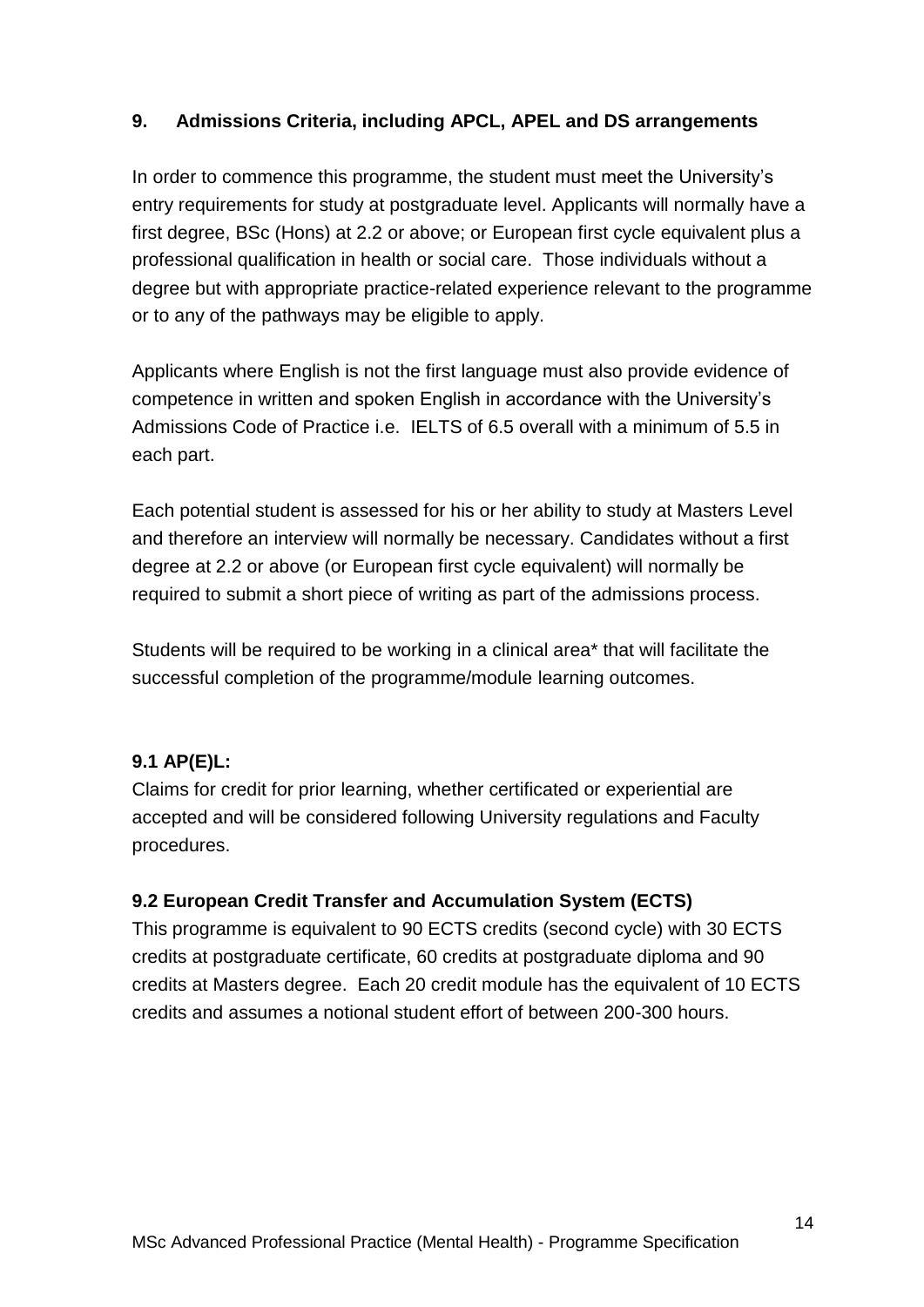#### **9.3 Disability Services**

This programme design enables students to have an equitable experience. We work collegiately with expert colleagues in Disability Services (within the Student Hub) to ensure students, who consider studying the MSc Advanced Professional Practice, receive timely advice on the support available. Students can declare a support requirement or disability – via the 'Disclosure for applicants' pages.

#### **10. Progression criteria for Final and Intermediate Awards**

Programme exit awards of PgCert/PgDip/MSc Advanced Professional Practice (Mental Health Practitioner)

To ensure that the awards remain contemporary successful completion of the programme will be expected within a 5-year time frame.

Postgraduate Certificate: 60 credits: Three 20 credit core modules are required Postgraduate Diploma: 120 credits: One programme specific module (20) + two optional modules (40 Credits)

Masters: 180 credits: One core module (40) + one optional module (20)

# **\*\* Students must pass the Advanced Psychosocial Assessment and Formulation module before progressing to year two.**

#### **11. Exceptions to Regulations**

Normal University of Plymouth Regulations will apply to this programme and awards.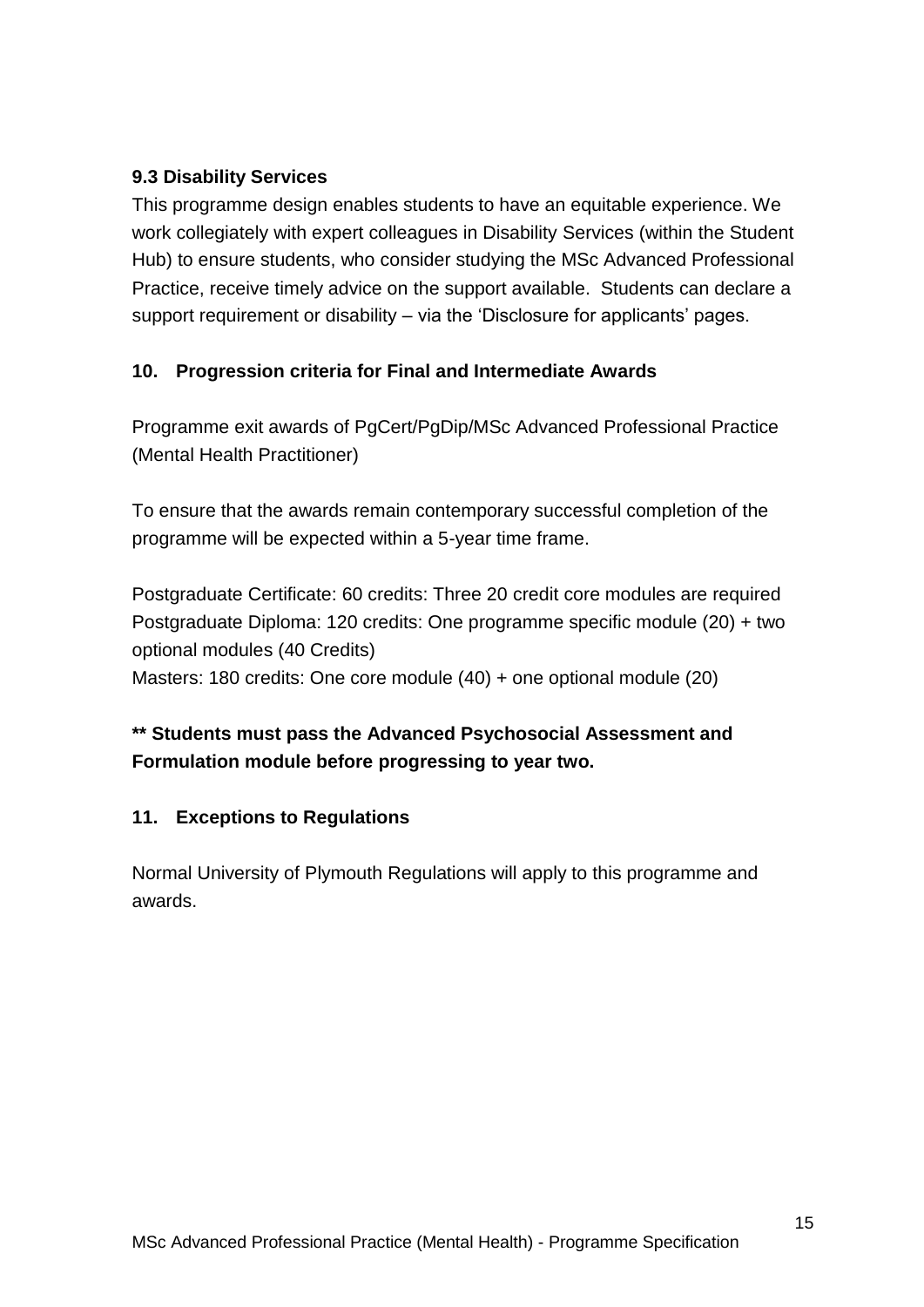#### **12. Transitional Arrangements**

The MSc Advanced Professional Practice programme will replace the MSc Contemporary Healthcare programme; students will not be disadvantaged and should they wish, will be offered individual support and advice from the programme leader on how to transfer their existing credits onto the new programme and advanced standing for the credits already gained will be honoured. Students already in the final year of the award will continue and exit with an MSc Contemporary Healthcare.

#### **13. Mapping**

- 13.1 ILOs against Modules Mapping
- 13.2 Assessment against Modules

#### **Note:**

There is no specific mapping for the Knowedge and Skills Framework (2004). The core and specific dimensions of the framework have been considered and reflected in the above mapping exercises.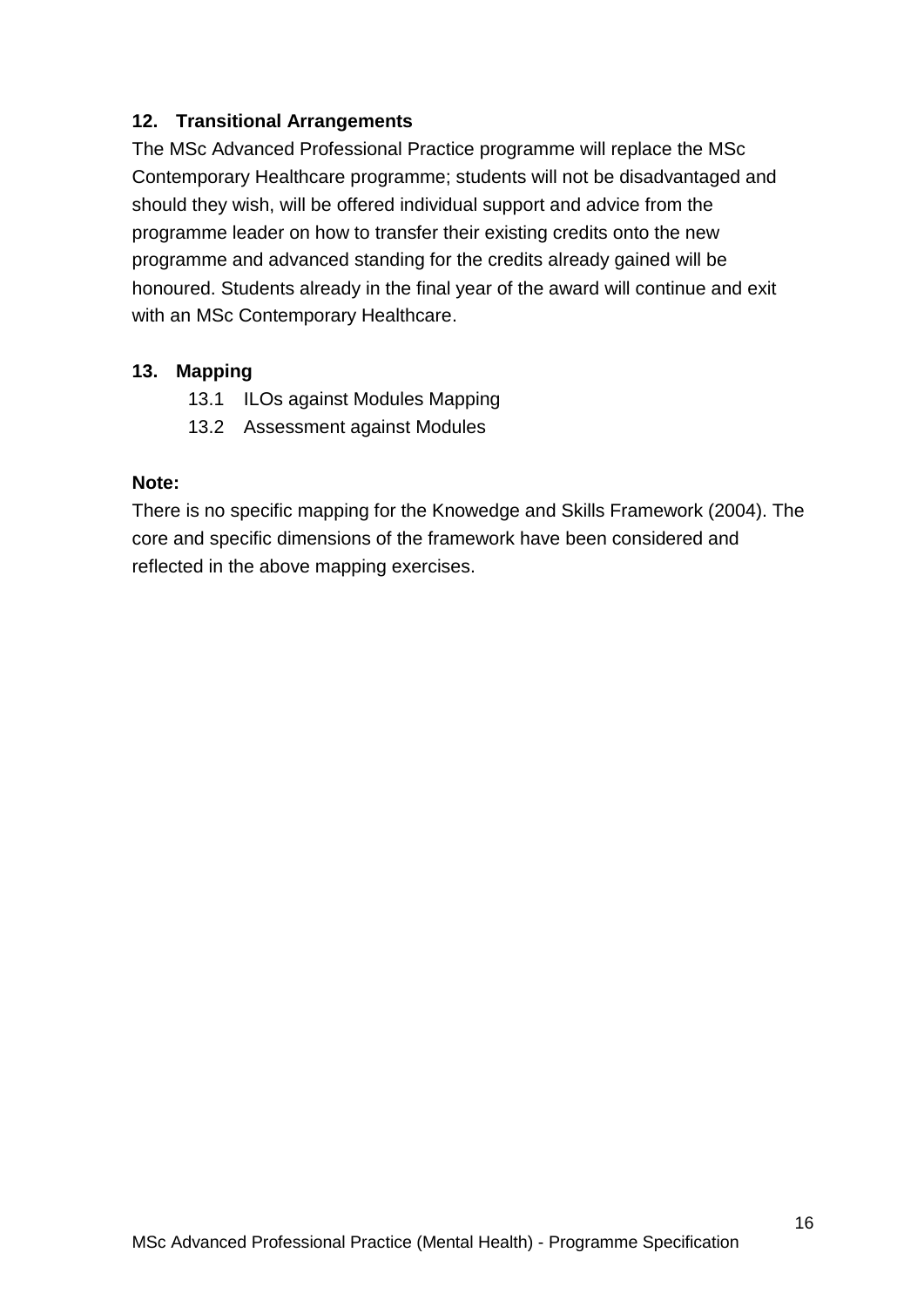# **13.1 ILOs against Modules Mapping**

# Postgraduate Certificate level

| <b>Programme Intended Learning Outcomes Map</b>                                                            |            | <b>Certificate Level</b> |                        |  |
|------------------------------------------------------------------------------------------------------------|------------|--------------------------|------------------------|--|
| <b>Core Programme Intended Learning Outcomes</b>                                                           | Aim(s)     | <b>Subject</b>           | <b>Related Core</b>    |  |
| (as worded in the Programme Specification)                                                                 |            | benchmark                | <b>Modules</b>         |  |
| Knowledge and Understanding - On successful completion graduates will have developed:                      |            |                          |                        |  |
| a systematic understanding of knowledge, and a critical awareness of current 1,2,4,                        |            |                          | APP701                 |  |
| problems and/or new insights, much of which is at, or informed by, the forefront of                        |            |                          | <b>APP758</b>          |  |
| their academic discipline, field of study, or area of professional practice.                               |            |                          |                        |  |
| knowledge gained from advanced study to professional practice                                              | 2,3,4,5    |                          | APP701                 |  |
| a deeper understanding of the advanced clinical practice role and how this level of 1,2,5,6                |            |                          | APP701                 |  |
| practice is used to enhance the patient journey whilst ensuring that the right care is                     |            |                          |                        |  |
| delivered by the right clinician at the right time                                                         |            |                          |                        |  |
| a deeper understanding of the influences, drivers and polices that inform the level 2,3                    |            |                          | APP701                 |  |
| of advanced practice.                                                                                      |            |                          |                        |  |
| a depth of knowledge and critical understanding mental health disorders and the                            | 9,10       |                          | <b>APP765</b>          |  |
| features of advanced assessment and therapeutic interventions                                              |            |                          |                        |  |
| Cognitive and Intellectual Skills - On successful completion graduates will have developed the ability to: |            |                          |                        |  |
| critically analyse policy, research and theoretical literature                                             | 2,3        |                          | APP701, APP758 APP765  |  |
| critically reflect on professional practice and incorporate knowledge to enhance                           | 1, 2, 3, 4 |                          | APP701                 |  |
| practice                                                                                                   |            |                          |                        |  |
| develop critical arguments around research, policy and theory                                              |            |                          | APP701, APP758, APP765 |  |
| develop one's own capabilities relating to, and embed the principles of, the 4 pillars 1,2,3               |            |                          | APP701                 |  |
| of advanced practice into the clinical arena.                                                              |            |                          |                        |  |
| use critical thinking skills relating to the professional, political, legal and ethical                    |            |                          | APP701                 |  |
| demands of working within the context of advanced practice as an autonomous                                | 2,5        |                          |                        |  |
| practitioner in an integrated service sector.                                                              |            |                          |                        |  |
| provide an advanced critical analysis of contrasting concepts of mental health and                         | 9,10       |                          | <b>APP765</b>          |  |
| mental illness, diagnostic category systems in mental health and a wide range of                           |            |                          |                        |  |
| biopsychosocial, medical and psychological explanatory models.                                             |            |                          |                        |  |
|                                                                                                            |            |                          |                        |  |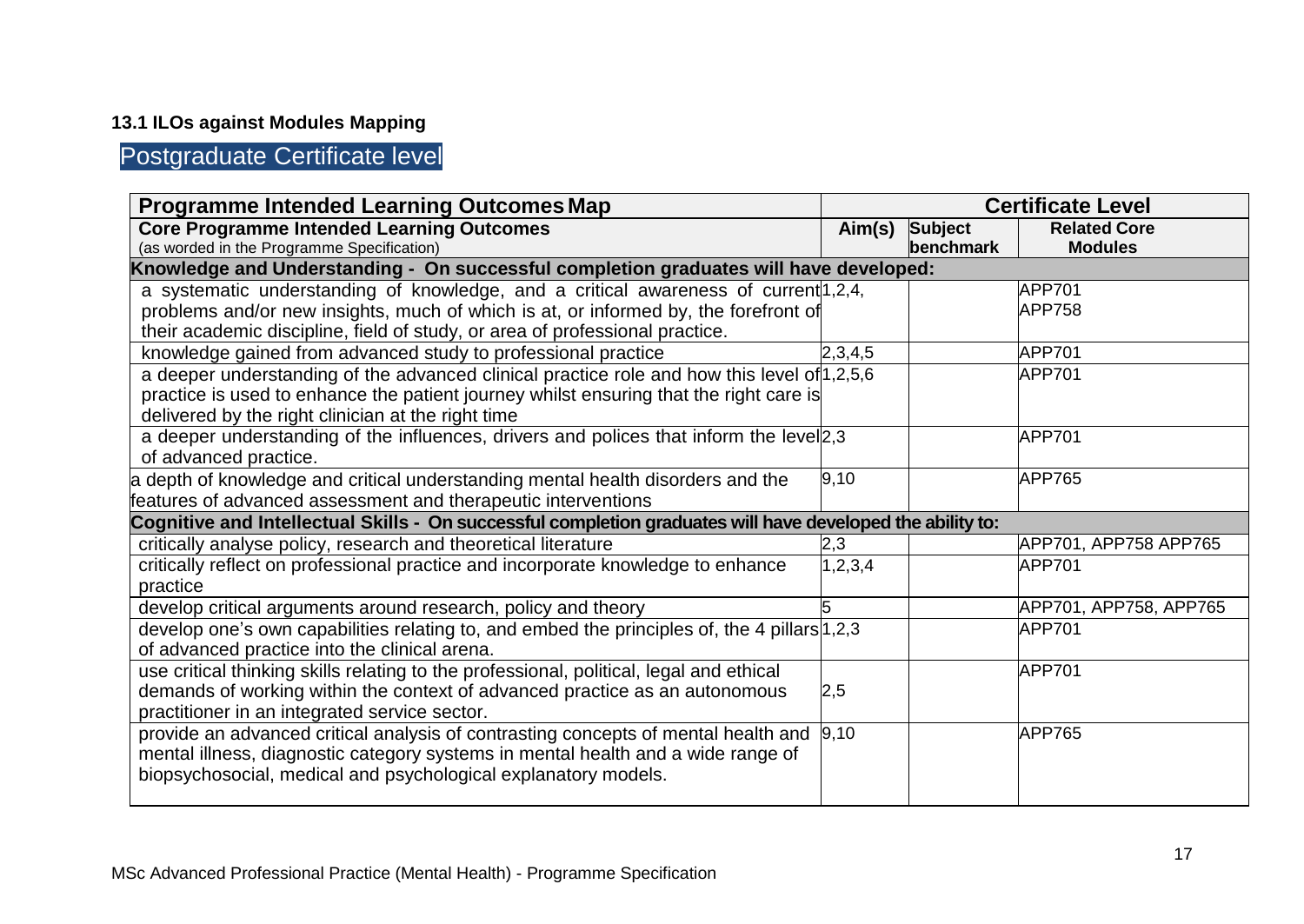| gain critical thinking skills relating to the professional, political, legal and ethical               | 9,10   | <b>APP765</b> |
|--------------------------------------------------------------------------------------------------------|--------|---------------|
| demands of working within the context of advanced practice as an autonomous                            |        |               |
| practitioner in an integrated service sector                                                           |        |               |
| Key and Transferable Skills - On successful completion graduates will have developed the ability to:   |        |               |
| deal with complex issues both systematically and creatively, make sound                                | 4,6    | APP701        |
| judgements in the absence of complete data, and communicate their conclusions                          |        |               |
| clearly to specialist and non-specialist audiences                                                     |        |               |
| demonstrate self-direction and originality in tackling and solving problems, and act $\vert 4,6 \vert$ |        | <b>APP701</b> |
| autonomously in planning and implementing tasks at a professional or equivalent                        |        |               |
| level; non-specialist audiences.                                                                       |        |               |
| develop effective and advanced skills in, and analysis of own performance in the                       | 9,10   | <b>APP765</b> |
| assessment, formulation and treatment of patients with mental health problems                          |        |               |
| Employment Related Skills - On successful completion graduates will have developed the ability to:     |        |               |
| exercise of initiative and personal responsibility                                                     | 1,3,4  | <b>APP701</b> |
| Use their skills for decision-making in complex and unpredictable contexts; and                        | 1,9,10 | APP701        |
| the independent learning ability required for continuing professional development                      |        |               |
| demonstrate a sound understanding of the importance and relevance of evidenced  1,3,4                  |        | APP701        |
| based practice to the delivery of safe effective patient/client care.                                  |        | <b>APP758</b> |
|                                                                                                        |        |               |
| evaluate the context of risk and development of quality, patient/client safety and                     | 5,6    | APP701        |
| clinical governance agenda critically reflecting upon student's individual                             |        |               |
| development.                                                                                           |        |               |
| Effectively apply advanced 'common factors' to engage patients, gather                                 | 9,10   | <b>APP765</b> |
| information, build effective therapeutic alliances with people with mental health                      |        |               |
| problems, manage the emotional content of sessions and adapt therapeutic                               |        |               |
| approaches to the client's perspective or world view                                                   |        |               |
| Practical Skills - On successful completion graduates will have developed the ability to:              |        |               |
| accept responsibility for their own professional practice applying ethical, legal and                  | 4,5,6  | APP701        |
| professional principles.                                                                               |        |               |
| facilitate the provision of an environment of care in which the uniqueness of each                     | 1,3,6  | <b>APP701</b> |
| individual is valued and is a commitment to fair and anti-discriminatory practice.                     |        |               |
| proactively adopt appropriate strategies to enhance learning for patients and                          | 3,4    | APP701        |
| colleagues.                                                                                            |        |               |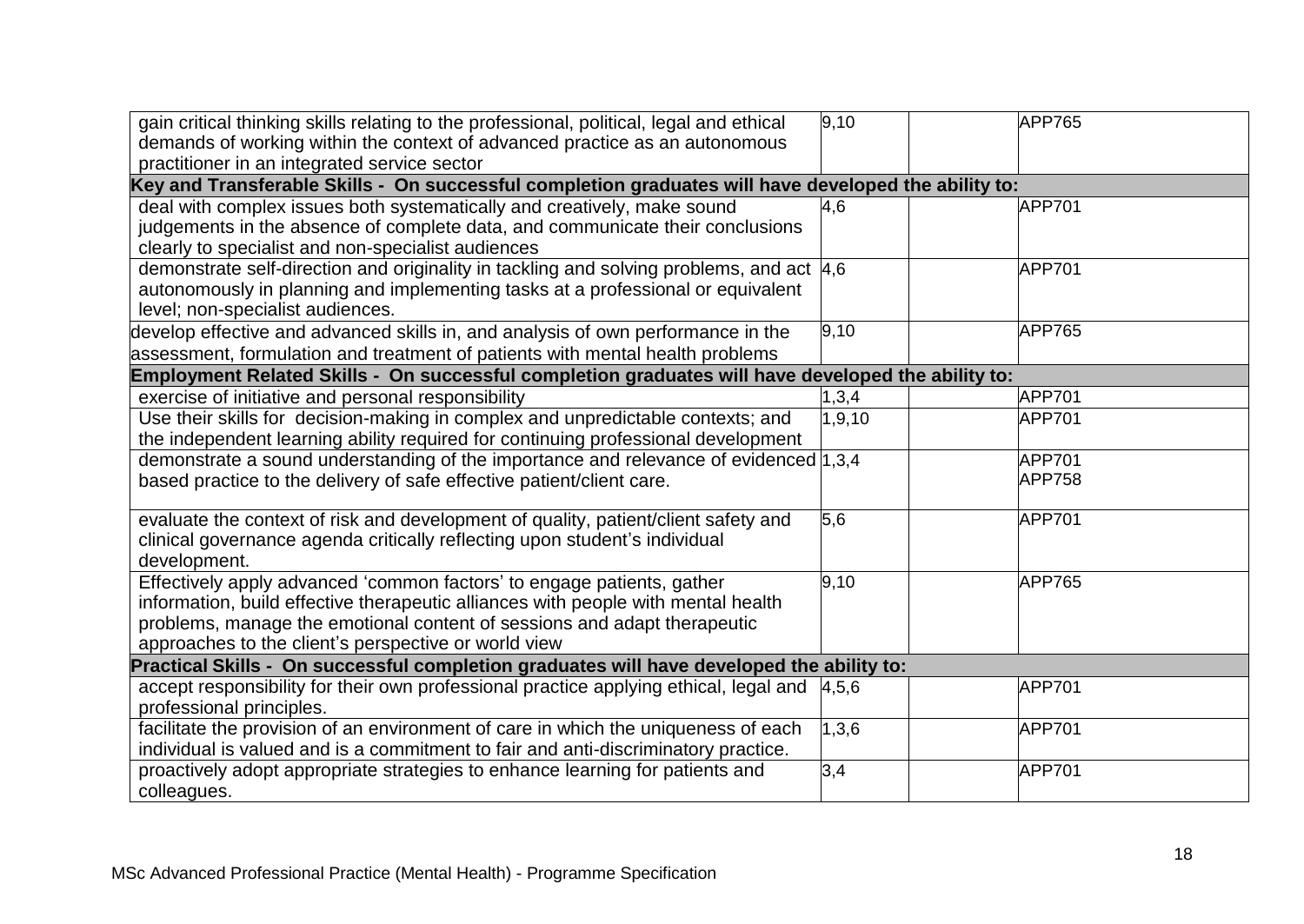# **Postgraduate Diploma level**

| <b>Programme Intended Learning Outcomes Map</b>                                                                                                                                                                |        | Diploma level             |                                       |  |
|----------------------------------------------------------------------------------------------------------------------------------------------------------------------------------------------------------------|--------|---------------------------|---------------------------------------|--|
| <b>Core Programme Intended Learning Outcomes</b><br>(as worded in the Programme Specification)                                                                                                                 | Aim(s) | <b>Subject) Benchmark</b> | <b>Related Core</b><br><b>Modules</b> |  |
| Knowledge and Understanding - On successful completion graduates will have developed:                                                                                                                          |        |                           |                                       |  |
| Originality in the application of knowledge, together with a practical<br>understanding of how established techniques of research and enquiry are used<br>to create and interpret knowledge in the discipline. | 1,5,6  |                           | All MH programme<br>specific module   |  |
| a depth of knowledge and critical understanding mental health disorders and the $\beta$<br>features of advanced assessment and therapeutic interventions                                                       |        |                           | All MH programme<br>specific module   |  |
| Cognitive and Intellectual Skills - On successful completion graduates will have developed the ability to:                                                                                                     |        |                           |                                       |  |
| Synthesise arguments and results from varying sources including research,<br>policy and theoretical literature                                                                                                 | 5,6,7  |                           | All MH programme<br>specific module   |  |
| Key and Transferable Skills - On successful completion graduates will have developed the ability to:                                                                                                           |        |                           |                                       |  |
| develop advanced skills in working with people suffering from mental health<br>disorders.                                                                                                                      | 9, 10  |                           | All MH programme<br>specific module   |  |
| Employment Related Skills - On successful completion graduates will have developed the ability to:                                                                                                             |        |                           |                                       |  |
| learn independently to support continuing professional development                                                                                                                                             | 2,3,5  |                           | All MH programme<br>specific module   |  |
| understand the importance and relevance of evidenced based practice to the<br>delivery of safe effective patient/client care.                                                                                  | 2,3,5  |                           | All MH programme<br>specific module   |  |
| Practical Skills - On successful completion graduates will have developed the ability to:                                                                                                                      |        |                           |                                       |  |
| demonstrate an advanced critical understanding of collaborative and evidence<br>based assessment and treatment options for people with mental health<br>difficulties                                           | 9, 10  |                           | All MH programme<br>specific module   |  |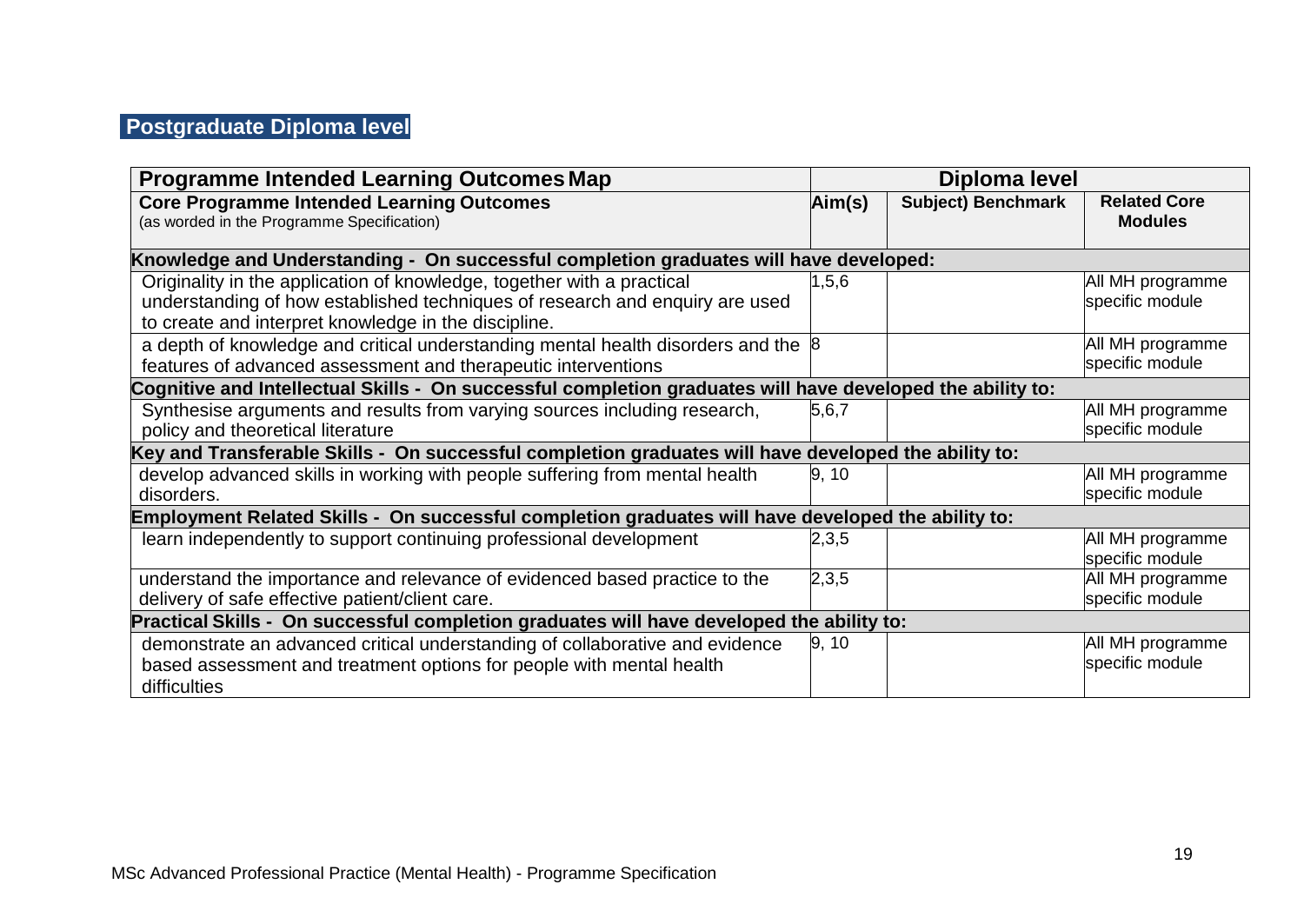# **MSc level**

| <b>Programme Intended Learning Outcomes Map</b>                                                            | Degree Level |                  |                     |
|------------------------------------------------------------------------------------------------------------|--------------|------------------|---------------------|
| <b>Core Programme Intended Learning Outcomes</b>                                                           | Aim(s)       | <b>Subject</b>   | <b>Related Core</b> |
| (as worded in the Programme Specification)                                                                 |              | <b>Benchmark</b> | <b>Modules</b>      |
| Knowledge and Understanding - On successful completion graduates will have developed:                      |              |                  |                     |
| Originality in the application of knowledge, together with a practical understanding $[5,6,7,8]$           |              |                  |                     |
| of how established techniques of research and enquiry are used to create and                               |              |                  |                     |
| interpret knowledge in the discipline.                                                                     |              |                  | <b>SPP702</b>       |
| a comprehensive understanding of techniques applicable to their own research or $\,4,5,6,7,8$              |              |                  |                     |
| advanced scholarship.                                                                                      |              |                  |                     |
| Cognitive and Intellectual Skills - On successful completion graduates will have developed the ability to: |              |                  |                     |
| apply knowledge gained from advanced study to professional practice                                        | 4,5,6,7,8    |                  |                     |
| Key and Transferable Skills - On successful completion graduates will have developed the ability to:       |              |                  |                     |
| demonstrate self-direction and originality in tackling and solving problems, and act 4,5,6,7,8             |              |                  |                     |
| autonomously in planning and implementing tasks at a professional or equivalent                            |              |                  |                     |
| level; non-specialist audiences.                                                                           |              |                  |                     |
| Employment Related Skills - On successful completion graduates will have developed the ability to:         |              |                  |                     |
| develop a contemporary evidenced based proposal for research that will inform                              | 4,5,6,7,8    |                  |                     |
| practice.                                                                                                  |              |                  |                     |
| Practical Skills - On successful completion graduates will have developed the ability to:                  |              |                  |                     |
| undertake self-motivated research, critically appraise and present data                                    | 4,5,6,7,8    |                  |                     |
| propose and develop a researchable question and critically analyse the evidence                            | 2,3,5,7,8    |                  |                     |
| from the research to fill a practice - theory gap                                                          |              |                  |                     |
|                                                                                                            |              |                  |                     |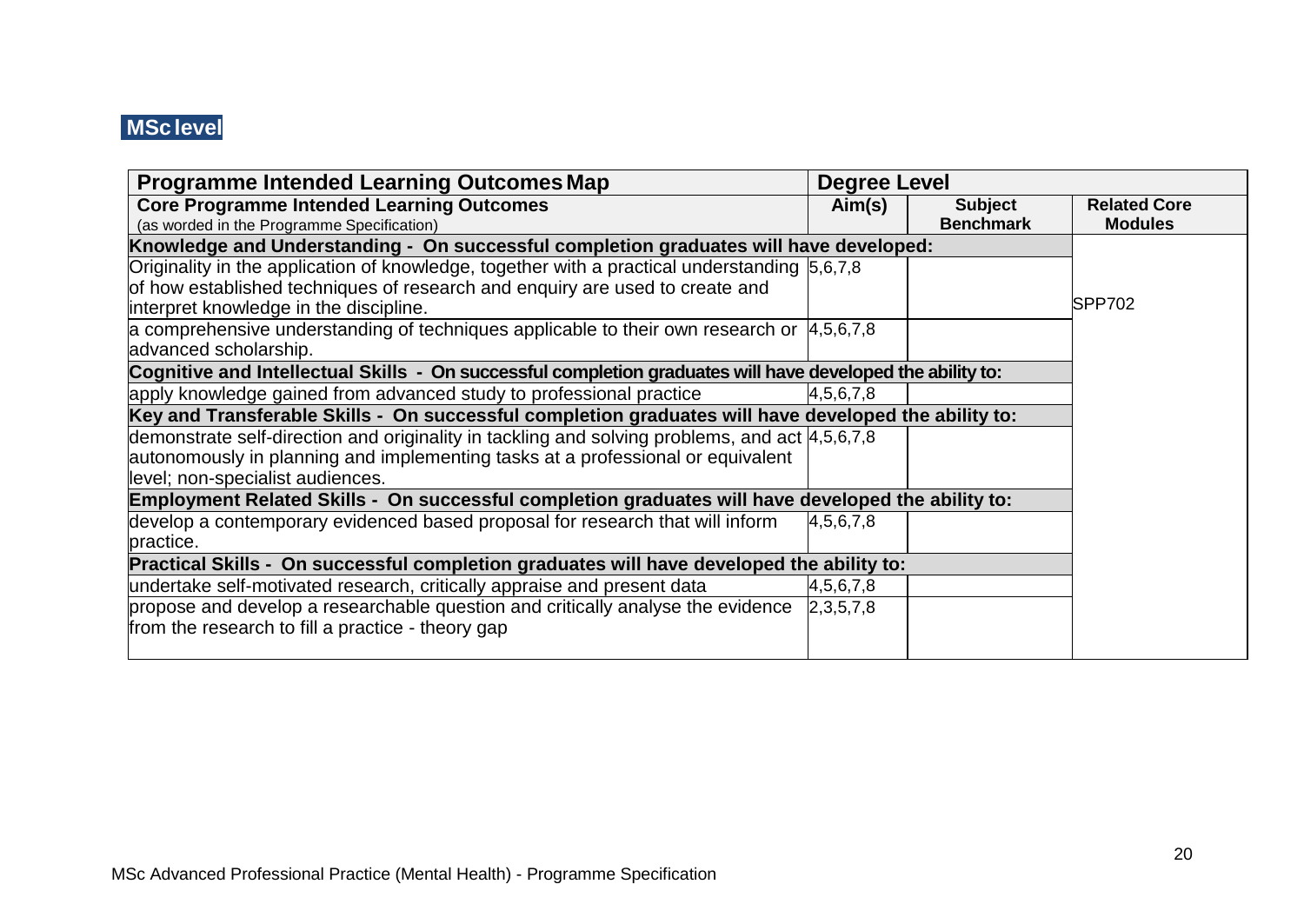| <b>Module</b>                                                       | <b>Credit</b> | <b>Summative</b>                   |
|---------------------------------------------------------------------|---------------|------------------------------------|
| APP701 Advancing Practice in Context                                | 20            | Written assignment                 |
| APP758 Advanced concepts in<br>research: methodology and<br>methods | 20            | Narrative Review of the Literature |
| <b>SPP702 Substantive Professional</b>                              | 40            | <b>Project Report</b>              |
| Project                                                             |               | (ALOs 1-5)                         |
| <b>APP765 Advanced Psychosocial</b>                                 | 20            | Written assignment                 |
| Assessment and Formulation                                          |               |                                    |
| APP707 CBT interventions for mental                                 | 20            | Written assignment                 |
| health professionals (psychosis)                                    |               |                                    |
| APP744 Substance misuse and dual                                    | 20            | Written assignment                 |
| diagnosis                                                           |               |                                    |
|                                                                     |               |                                    |
| APP709 Working with People with a                                   | 20            | Written assignment                 |
| Diagnosis of Personality Disorder                                   |               |                                    |

**13.2 Mapping module assessment in the Advanced Professional Practice (Mental Health Practitioner) programme**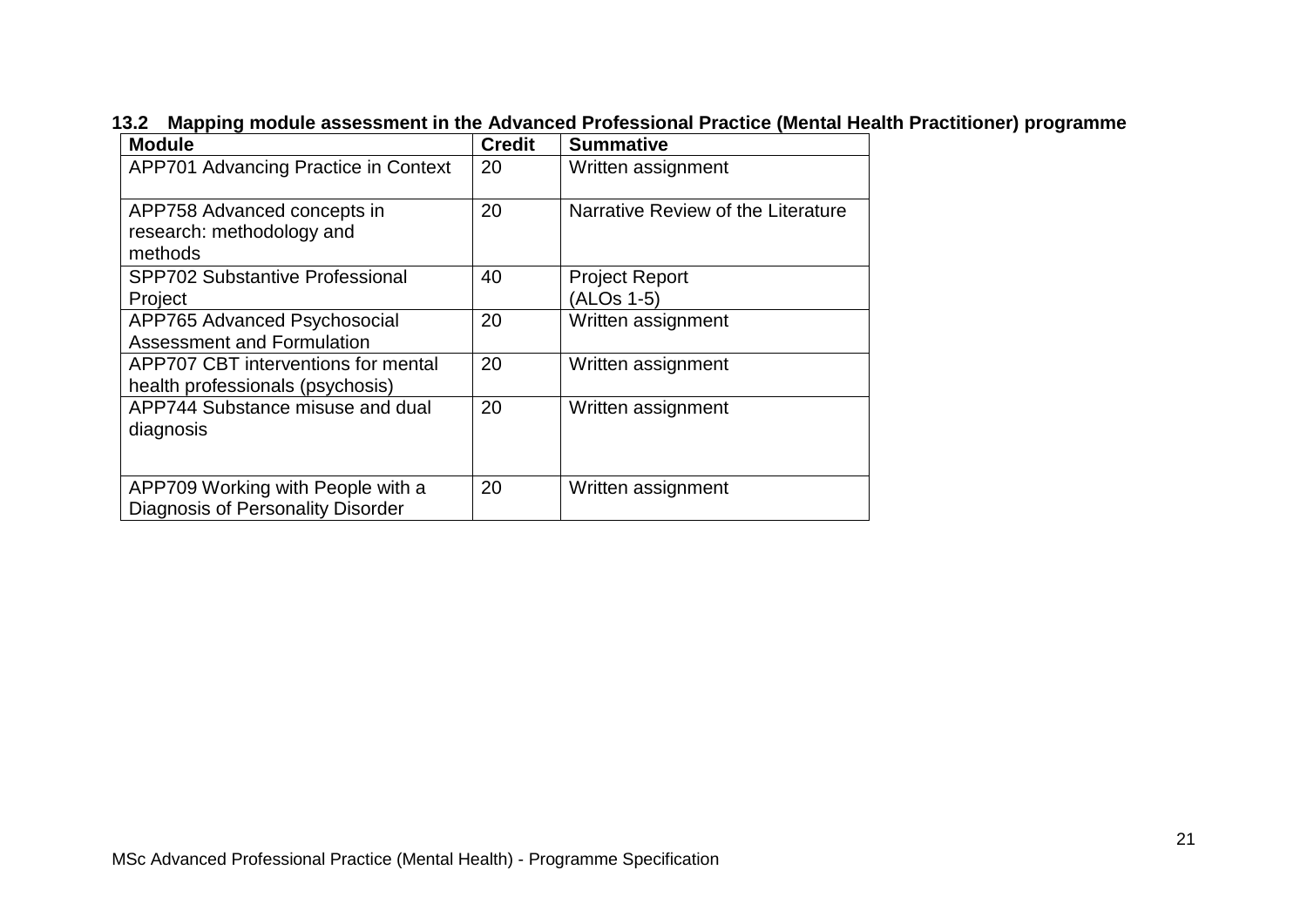#### **13.3 Exit award PgCert Advanced Professional Development Intended Learning Outcomes**

#### **Knowledge and understanding**

On successful completion, graduates should have developed:

- A deep, comprehensive and systematic understanding in key aspects of professional practice;
- An understanding of international, national and local policies and guidelines informing their practice area;
- An ability to apply knowledge and skills to their individual area of practice

## **Cognitive and intellectual skills**

On successful completion, graduates should have developed ability to:

- Relate their advanced knowledge base, skills and professional behaviour to their own professional practice area;
- Use personal reflection to analyse self and own actions, through a critical thinking, problem solving, enquiry based approach;
- Critically discuss the competencies and components required for safe, efficient and ethical health and social care practice;

## **Key and transferable skills**

On successful completion, graduates should have developed the ability to:

- Critically evaluate relevant information in their professional practice in order to determine timely interventions and appropriate care pathways;
- Critically apply contemporary policy and guidelines in relation to their professional practice;
- Systematically and critically review databases using appropriate search terms;

## **Employment related skills**

On successful completion, graduates should have developed:

- Advanced communication skills required to liaise with the healthcare team involved in their own professional practice;
- An ability to systematically review the evidence base within their own professional practice;
- A problem solving approach to their area of professional practice based on critical reflection, appraisal and application of evidence;

## **Practical skills**

On successful completion, graduates should have developed the ability to:

- Demonstrate advanced communication skills and application of these within a health and social care environment;
- Use critical personal reflection to problem solve the critical application of skills in a problem solving approach;
- Effectively maintain their own development, through identifying, evaluating and maintaining capabilities and qualities to support effective working within their role.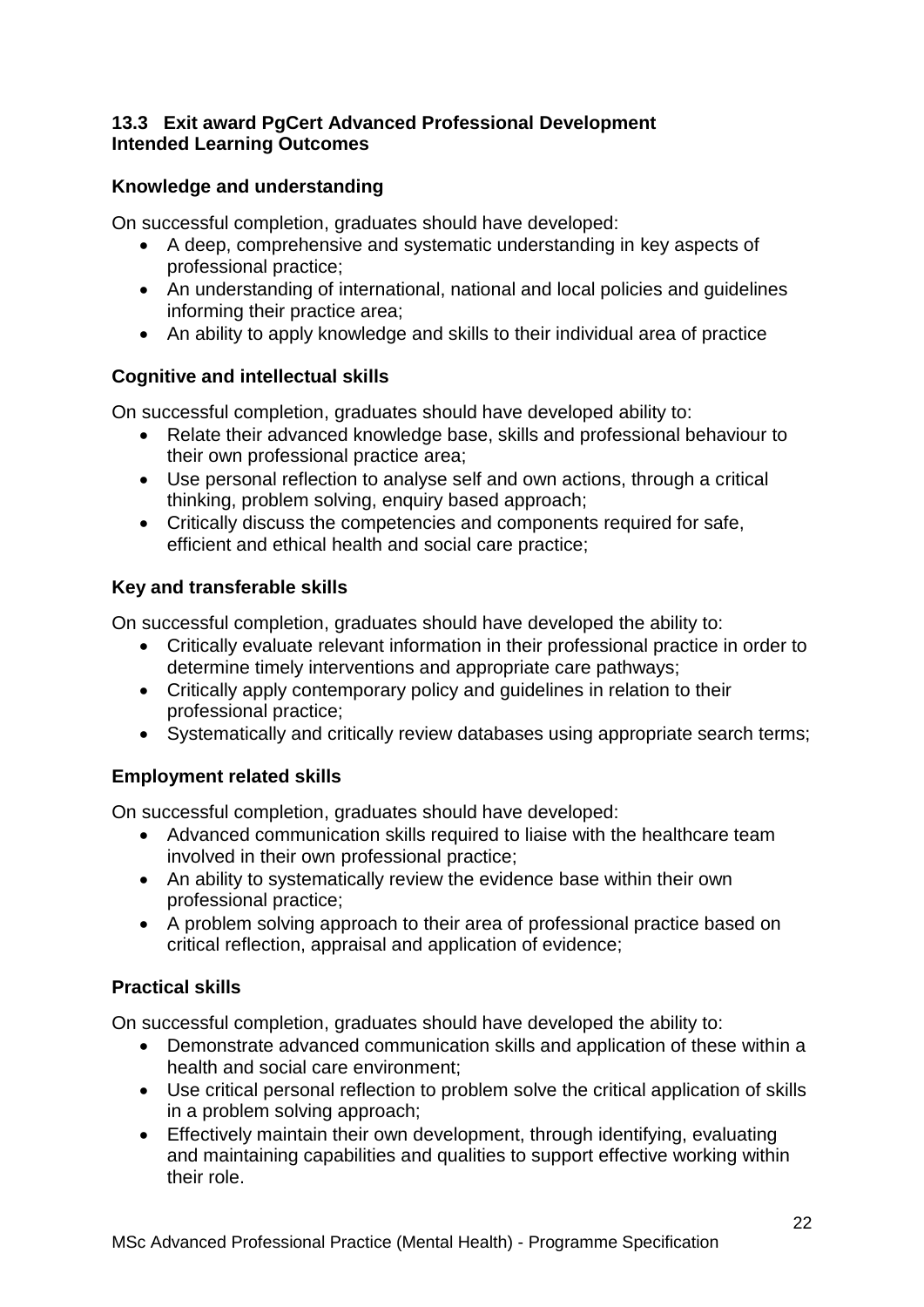# **Please note all modules below map directly to the above learning outcomes for PgCert Advanced Professional Development**

- APP701 Advancing Practice in Context
- APP765 Advanced Psychosocial Assessment and Formulation
- APP707 Cognitive Behavioural Therapy Interventions for Mental Health Professionals (Psychosis)
- APP709 Working with People with a Diagnosis of Personality Disorder
- APP710 Advanced Assessment for Clinical Practice
- APP711 Managing Clinical Complexity
- APP717 The Fundamentals of Health Assessment
- APP718 Ethical and Legal Issues in Healthcare Practice
- APP719 Advanced Newborn and Infant Examination
- APP720 Advanced Newborn and Infant Examination (APL)
- APP721 Perinatal Mental Health
- APP727 The Child and Young Person with Mental Health Needs
- APP728 Preceptorship (APEL)
- APP729 Enhancing End of Life Care and Palliative Care Practice
- APP730 Developing Expertise in Clinical Practice
- APP731 Mental Health Assessment in Urgent, Emergency and Acute Care
- APP732 Advancing the Care and Support of the Person with Dementia and their Carer
- APP734 Sociology of Health and Illness
- APP736 Leadership and Innovation
- APP737 Assessment, Management and Escalation of the Acutely Ill Adult
- APP738 Management of Children/Young People Requiring Urgent or Emergency Care
- APP739 Enhancing Practice in Paediatric Palliative Care
- APP740 Advocacy and Education for Quality Improvement in Practice (A-EQUIP) Bridging APEL Module
- APP741 Advocacy and Education for Quality Improvement in Practice (A-EQUIP) Full Module
- APP743 Minor Illness and Injuries the principles and practice of management for unscheduled care
- APP744 Substance misuse and dual diagnosis
- APP746 Reflection of Professional Practice for the Advanced Clinical Practitioner and EPA
- APP748 Surgical First Assistant
- APP749 Supervision of Learning and Assessment in Practice
- APP750 Collaborating in a culture of risk enablement
- APP751 Critical Care of Children and Young People, Advancing Knowledge and Skills
- APP752 Work Based Learning
- APP754 Diabetes Mellitus
- APP755 Transition into General Practice